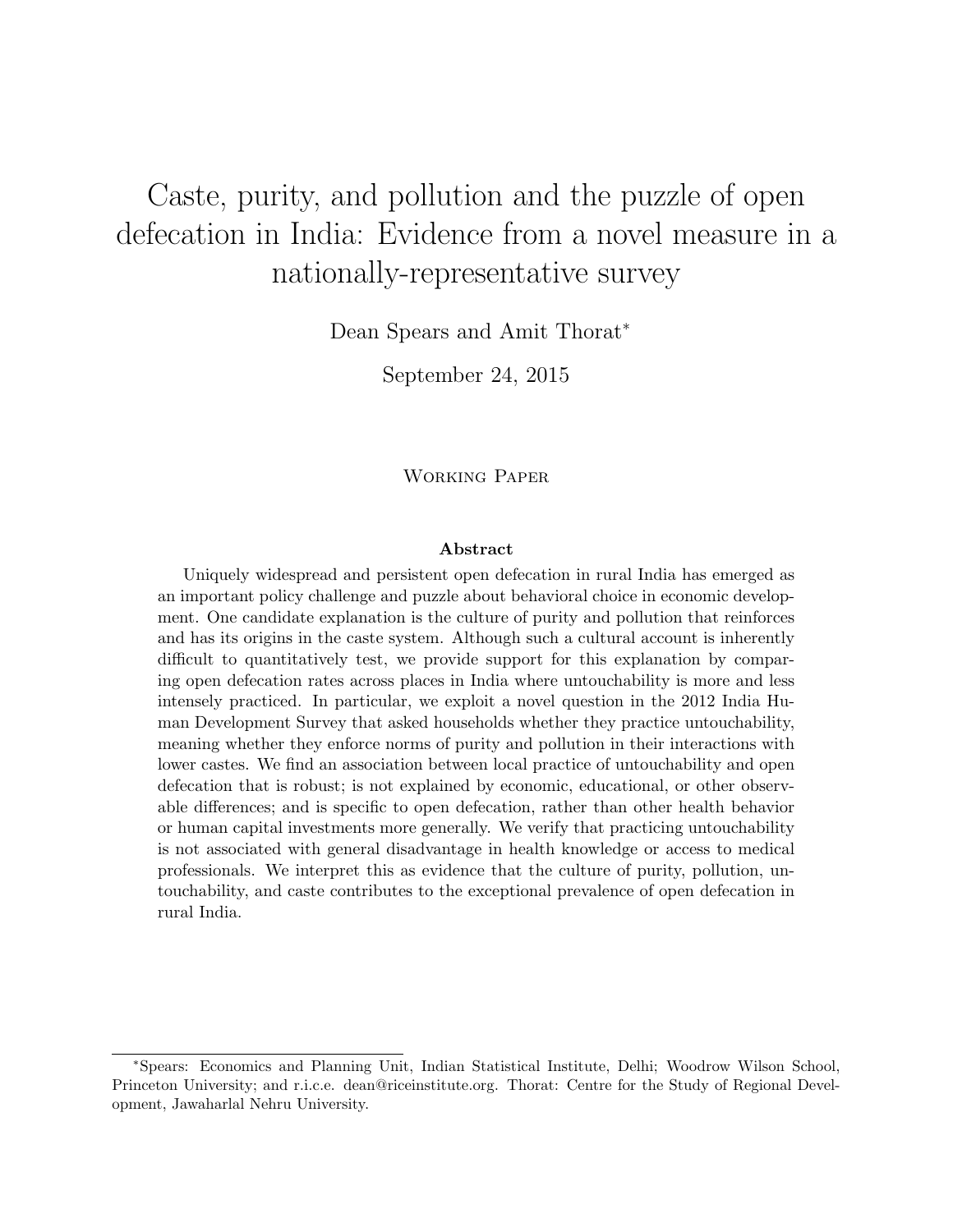# 1 Introduction

A growing literature in development economics identifies early-life health in general (Currie and Vogl, 2013), and exposure to infectious disease in particular (Cutler et al., 2010), as important factors shaping adult human capital and economic productivity.<sup>1</sup> Against this background, it is no surprise that open defecation in India has emerged as a top development and health policy priority. The current draft of the Sustainable Development Goals calls for the elimination of open defecation within 15 years; although the goal is global, it will depend upon rural India, where most people worldwide who defecate in the open live. The Prime Minister of India has set a more ambitious target: eliminating open defecation from India is a flagship priority for his five-year tenure. The World Bank, the Gates Foundation, and other important development funders have allocated considerable resources to this goal. Therefore, it is clear that better understanding the causes of open defecation in India would be a priority for evidence-based policy.

The unique persistence of open defecation in rural India is also a puzzle for the study of behavior and choice in economic development. India has been experiencing rapid economic growth, and people in India are richer, on average, than people in sub-Saharan Africa and many other developing countries in Asia; yet, people in India are considerably more likely to defecate in the open than people in many of these poorer countries. Indeed, many people in rural India who own functioning latrines that meet international quality standards nevertheless choose to defecate in the open (Coffey et al., 2014; Clasen et al., 2014). As an initial illustration of the paradox, consider figure 1, which plots rural open defecation against rural asset wealth for recent Demographic and Health Surveys, each conducted in one country in one year.<sup>2</sup> Of 51 countries poorer than India by this measure, only four small countries

<sup>1</sup>For recent evidence of the importance of sanitation in India for health, see an active literature in economics, including Duflo et al. (2015), Gertler et al. (2015), Geruso and Spears (2015), Hammer and Spears (2013).

<sup>&</sup>lt;sup>2</sup>In prior work, Coffey et al. (2015) conduct a related exercise, reviewing further cross-country statistical evidence that open defecation in India cannot be accounted for by poverty, average income, education, or governance, which are all better, on average, in India than in many poorer countries where open defecation is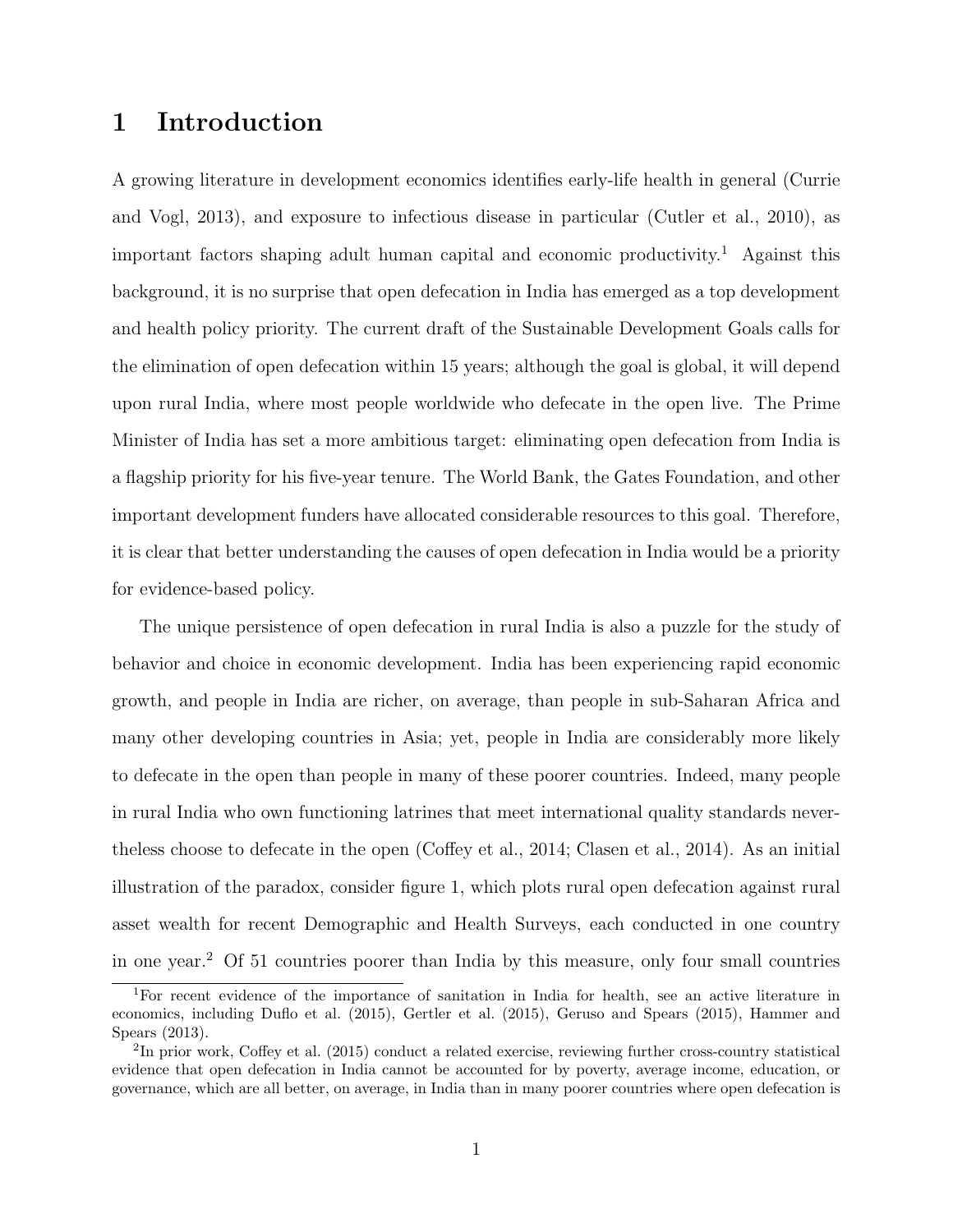(with a combined population less than 4% as large as India's) have higher rates of rural open defecation than India. No country has a larger difference than India between the open defecation it experiences and what would be predicted based on its wealth. Because India's most recent DHS was in 2005 and open defecation has fallen more quickly in the rest of the world than in India, the puzzle would be even more stark today.

One candidate explanation for the exceptional prevalence and persistence of open defecation in rural India is the culture of purity and pollution that reinforces and has its origins in the caste system (Coffey et al., 2015). Such an explanation is inherently difficult to quantitatively test: culture is a general equilibrium of reinforcing and varying factors, enacted to different degrees and in different ways in different places and times. Ideally, we would want to compare open defecation in the India that exists with open defecation in a hypothetical counterfactual India which had not been influenced by the norms of purity and pollution of the caste system. Instead, what we are able to do in this paper is to compare across places in India where these norms are practiced with greater and lesser intensity.

We exploit a novel question in the 2012 round of the India Human Development Survey: households were asked explicitly whether they practice untouchability, meaning whether they enforce norms of purity and pollution in their interactions with people from the lowestranking castes (Thorat and Joshi, 2015). Unlike many prior quantitative studies which document caste discrimination as an *outcome*,<sup>3</sup> we use village average practice of untouchability as an explanatory variable, in an effort to understand whether heterogeneity across rural India in the practice of purity and pollution can explain heterogeneity within India in open defecation. To the extent that the effects of purity, pollution, and caste in fact occur

much less common. Kumar et al. (2015) use international and within-Indian comparisons to show that access to water cannot explain open defecation in rural India, either: internationally, four of every five countries with worse access to water have lower levels of open defecation; within India, almost half of rural households with piped water in the home defecate in the open. If providing water were to cause an increase in rates of latrine use in India (Duflo et al., 2015), it would have to be because the culture of purity and pollution gives water different significance in India than in these other countries (Routray et al., 2015).

<sup>3</sup>For example, see Kijima (2006), Thorat and Newman (2007), Hanna and Linden (2012), Hnatkovska et al. (2012), Deshpande and Spears (2016).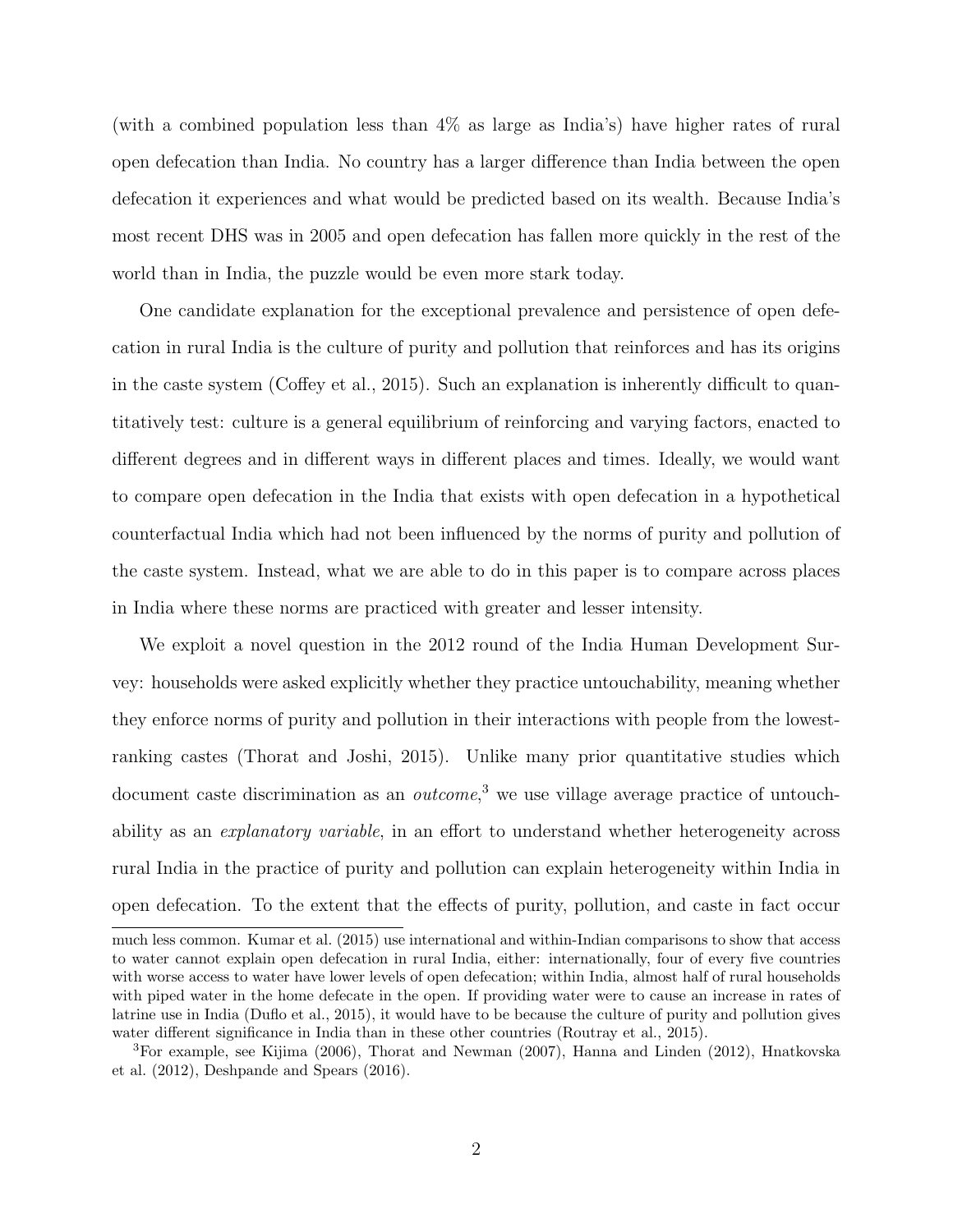in a general equilibrium of widely shared cultural understandings and practices, what we are able to estimate will be a muted effect on a small range of variation. Nevertheless, because the association we find is robust and is specific to a link between the practices of untouchability and open defecation, we believe our results are informative about the puzzle of Indian open defecation. In particular, this paper takes very seriously the possibility that household reports of practicing untouchability could be confounded by knowledge of the health consequences of sanitation or by other dimensions of modernity or development. We show that the practice of untouchability does not similarly predict other health-promoting behaviors and is not associated with disadvantage in health beliefs or in social ties to doctors.

Our paper builds directly on a related recent literature. First, qualitative research by Coffey et al. (2015) advanced the hypothesis that the culture of caste-related purity and pollution in India is importantly responsible for exceptional and continuing rural open defecation.<sup>4</sup> Second, Guiteras et al. (2015) report a field experiment from rural Bangladesh that identifies a role for social forces in sanitation behavior, finding that people are influenced by neighbors' latrine use.<sup>5</sup> Third, Geruso and Spears (2015) document that Muslim households in India are 25 percentage points less likely to defecate in the open than Hindu households, despite being poorer. They exploit this fact to explain a puzzle in the health literature: that despite being poorer, Muslim babies in India are importantly more likely to survive childhood than Hindu babies (Bhalotra et al., 2010). Finally, Thorat and Joshi (2015) use the same survey question on untouchability that we exploit in order to document and describe

<sup>&</sup>lt;sup>4</sup>This hypothesis has received recent support from Routray et al.'s (2015) new qualitative study of villages in a district of Orissa. Patil et al. (2014) write about a field experiment in rural Maharashtra: "A follow-up debriefing question to households who had IHL [a household latrine] identified that the main reasons for daily open defecation in spite of having IHL were culture, habit, or preference for defecating in open followed by inadequate water availability." Barnard et al. (2013) also note a culturally-influenced preference for open defecation, even among many latrine owners: "The most common reason reported for not using a latrine was that people prefer open defecation. Open defecation is a cultural practice that is deeply engrained in communities in India." See also Teltumbde (2014) on India's current sanitation policy.

<sup>&</sup>lt;sup>5</sup>Open defecation is considerably lower in Bangladesh than in India, despite the fact that Bangladesh is much poorer. Unicef and the WHO estimate that in 2015 1.8% of rural Bangladeshis defecate in the open. In contrast, our main data sources finds that 64% of Indian households report open defecation. In the Guiteras et al. (2015) study, 78% of the control group reports having access to a toilet or latrine at baseline, compared with 69.3% of rural Indian households having no toilet or latrine in the 2011 Indian census.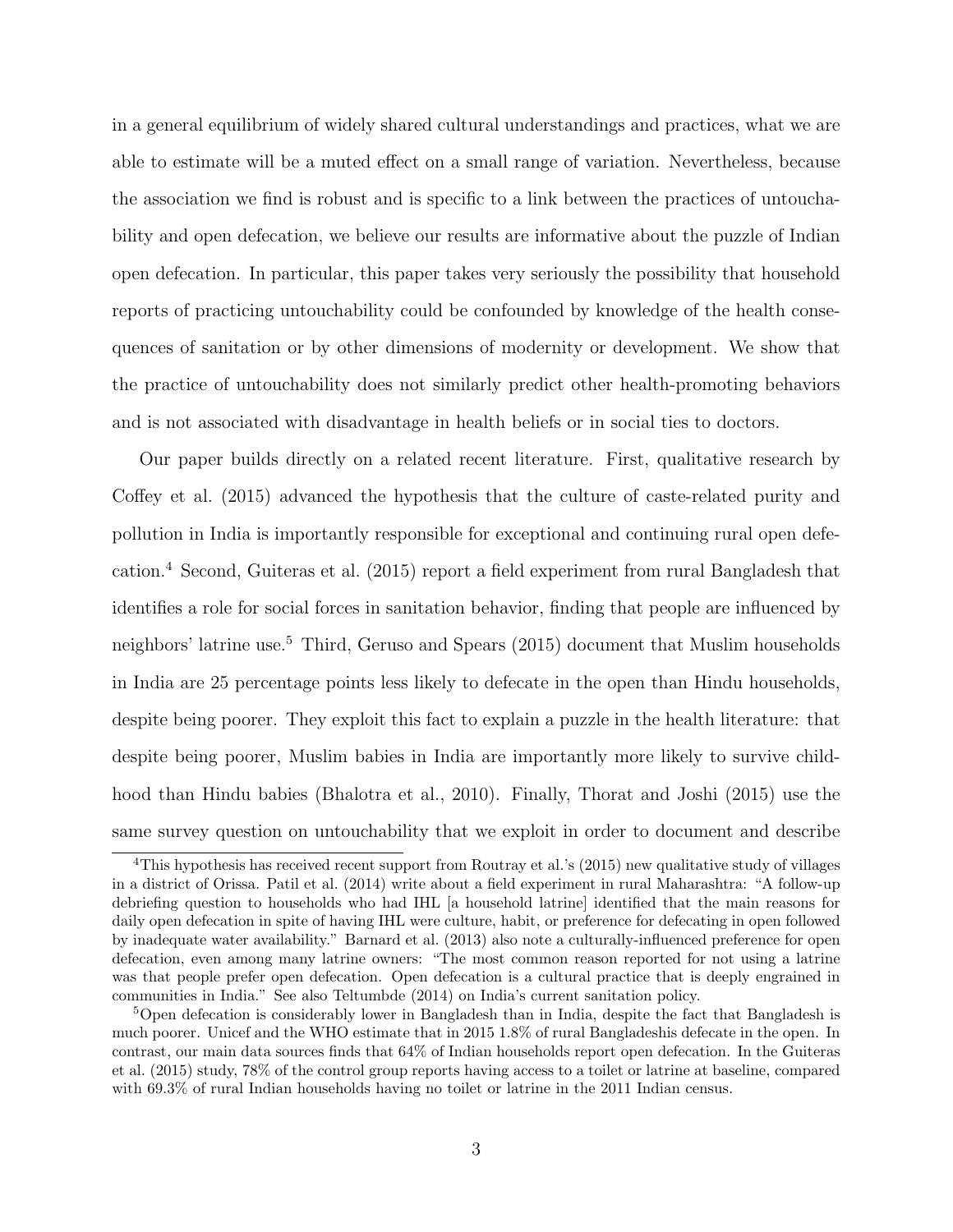the continuing practice of untouchability in India.

To be explicit: this is not a design-based paper, in the sense of Angrist and Pischke (2010), that would use a natural experiment to estimate the exogenous causal effect of untouchability on open defecation. Indeed, we have only approximate measures of the culture of purity and pollution and of open defecation; because of this measurement error, and because of the comparatively small range of variation within India, the true effect may be larger than we can document. Instead, we use a unique new data source to shed the first quantitative light on a question of top economic and policy importance: why is open defecation in rural India so uniquely widespread and persistent? We argue that our results are sufficiently able to rule out alternative explanations for the robust and specific association we document that we can interpret this association as evidence that the caste-related culture of purity and pollution is part of what maintains open defecation in rural India. If so, one consequence would be that the practice of casteism has social costs not only for members of disadvantaged castes, but also for all Indians who are impacted by the health externalities of widespread open defecation.

# 2 Background: Caste, untouchability, and sanitation

India's population is socially characterized by its division into numerous jatis. Although some members of other religions claim or are ascribed *jatis*, this system is particularly associated with Hinduism and is outlined in Hindu sacred texts. There exist around 3,000 different jatis (also referred to as castes or sub-castes) in India. These numerous kinship groups are socially divided into four broad hierarchical and hereditary groups, ranked in the order of Brahmins (priests) at the top, followed by Kshatriyas (Warriors), Vaishyas (the traders), and Shudras (the workers and farmers) at the bottom. These four groups form the savarnas, meaning those who can be ranked according to Hindu religious law. Such rules also define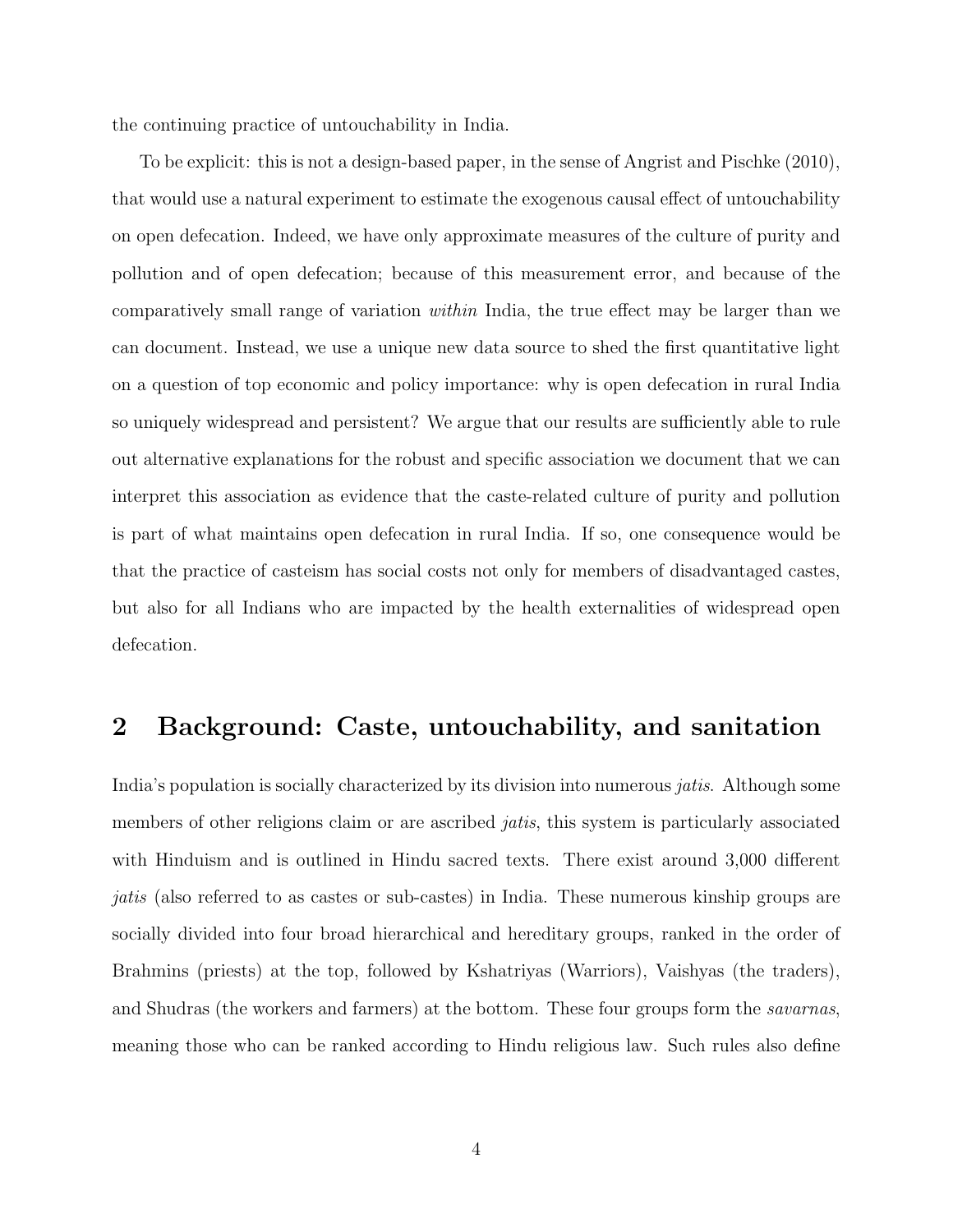the precise social and economic rights and duties for each of these groups.<sup>6</sup>

Outside of this four-group classification lies the fifth group: the untouchables (now sometimes called ex-untouchables), the avarnas, those who cannot be graded. The exuntouchables are now constitutionally termed Scheduled Castes, in reference to a schedule (meaning explicit list) of castes in government affirmative action programs that reserve positions in federal jobs and in public institutions of post-graduate higher education. These groups are also known as Dalits from a word meaning "oppressed" or "crushed." Dalit groups have traditionally been assigned to specific occupations and have been economically and socially marginalized. Historically, they did not have rights to own land or property, to conduct trade or business, to receive education, or to buy and sell in markets. Such historic disadvantages continue to manifest in Dalits' disadvantage today in nearly all aspects of human development (Deshpande, 2011).

The caste system is justified and enacted according to a cultural set of norms and beliefs surrounding ritual purity and pollution. According to Hindu religious belief, the untouchables are considered to be polluting to the other social groups in part because of the occupations carried out by them in the past, and in some cases still today. Characteristically Dalit occupations such as the manual removal of feces from high-caste homes or the handling of animal corpses are seen to pollute those who undertake them both physically and spiritually.

Aktor (2002) offers an account of purity and pollution in the Hindu caste system. In this view, it is important to maintain the purity of the body of a Brahmin, male, household head in order for him to worship the gods. Certain actions and interactions – especially with people lower ranking in the caste hierarchy of purity – cause him to be polluted. Contact with death and dead bodies, feces, urine, saliva, menstruating women, the cremator of dead bodies, disabled people, foreigners, and especially Dalits are all considered highly polluting.

<sup>6</sup>Although some writers claim that caste is no longer relevant in today's India, there is considerable evidence that, although some implications of caste are changing, caste-based discrimination remains. For example, Deshpande and Spears (2016) document caste-based discrimination among urban, English-speaking internet users.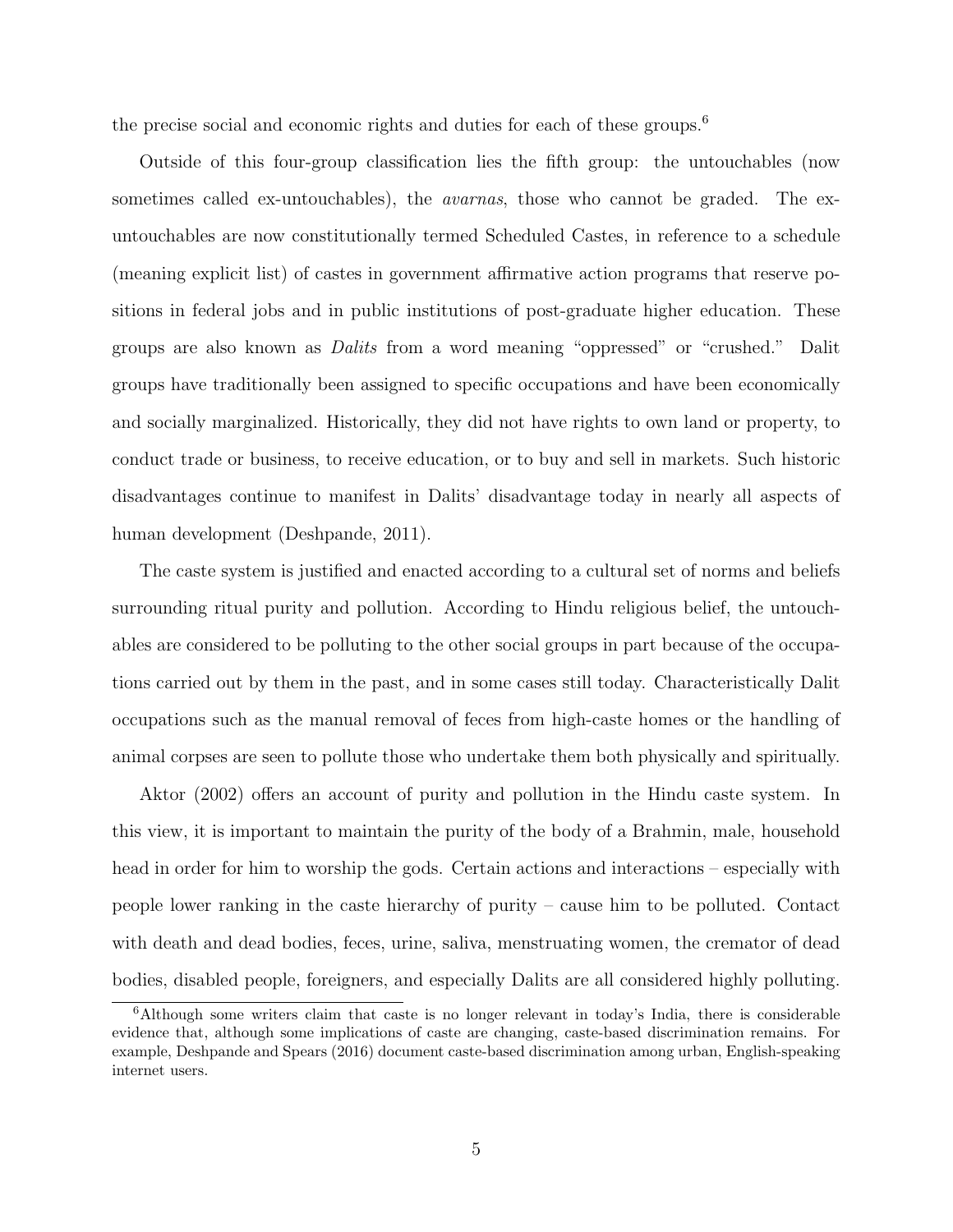Caste Hindus must either avoid these situations or subsequently undergo purification rituals, such as particular forms of bathing with clothes on, recitation of chants, or sprinkling of cow urine (Routray et al., 2015).<sup>7</sup> The slightest touch, or even the shadow, of polluted persons is polluting. In contrast with members of higher castes who can be purified, Dalits are permanently polluted.

The ideal form of the Hindu household is organized around a shrine or small temple for prayer. Rural Indians refer to the purity of these shrines when describing why it is defiling and polluting to have a toilet as part of a house (Coffey et al., 2015). Thus, those latrines that exist in rural India are constructed away from the structure of the house, but open defecation – ideally in a field – serves even better to preserve the purity of the home.<sup>8</sup>

So, one mechanism by which the culture of purity and pollution discourages latrine use is the perceived threat of polluting the home by accumulating feces nearby. Another mechanism is concern about the eventual emptying of latrine pits and disposal of accumulated feces. Unlike in other developing countries, where latrine pit emptying is an undesirable or low-status job but is one that is governed by market norms, for caste Hindus it would be inconceivable to empty a latrine pit, or to expect anyone to do so other than a Dalit. However, Dalits are increasingly, if very slowly, resisting assignment to such tasks – the clearest markers of their oppression. Moreover, many rural Indians mistakenly believe standard latrine leach pits will fill an order of magnitude more quickly than is actually the case, requiring frequent emptying, a situation that many find to be highly polluting. As a result, the few latrines one observes in use in rural India are often constructed with very large septic tanks meant to last for decades.

<sup>7</sup>The purifying nature of cow urine is a striking example of the fact that the cultural category of pure versus polluting does not map onto the germ theory of disease. Cow urine and feces are among the most purifying substances; newborn babies and their mothers are polluting even for days after the physical residue of the birth has been cleaned.

<sup>8</sup>Although our paper focuses on rural India, these norms tend to have been modified in urban India, where there is not similar space for open defecation in fields, or for construction of latrines away from the home. Untouchability nevertheless persists in urban India: many Dalits are unable to find work outside of garbage disposal, street cleaning, and maintenance of sewers and toilets.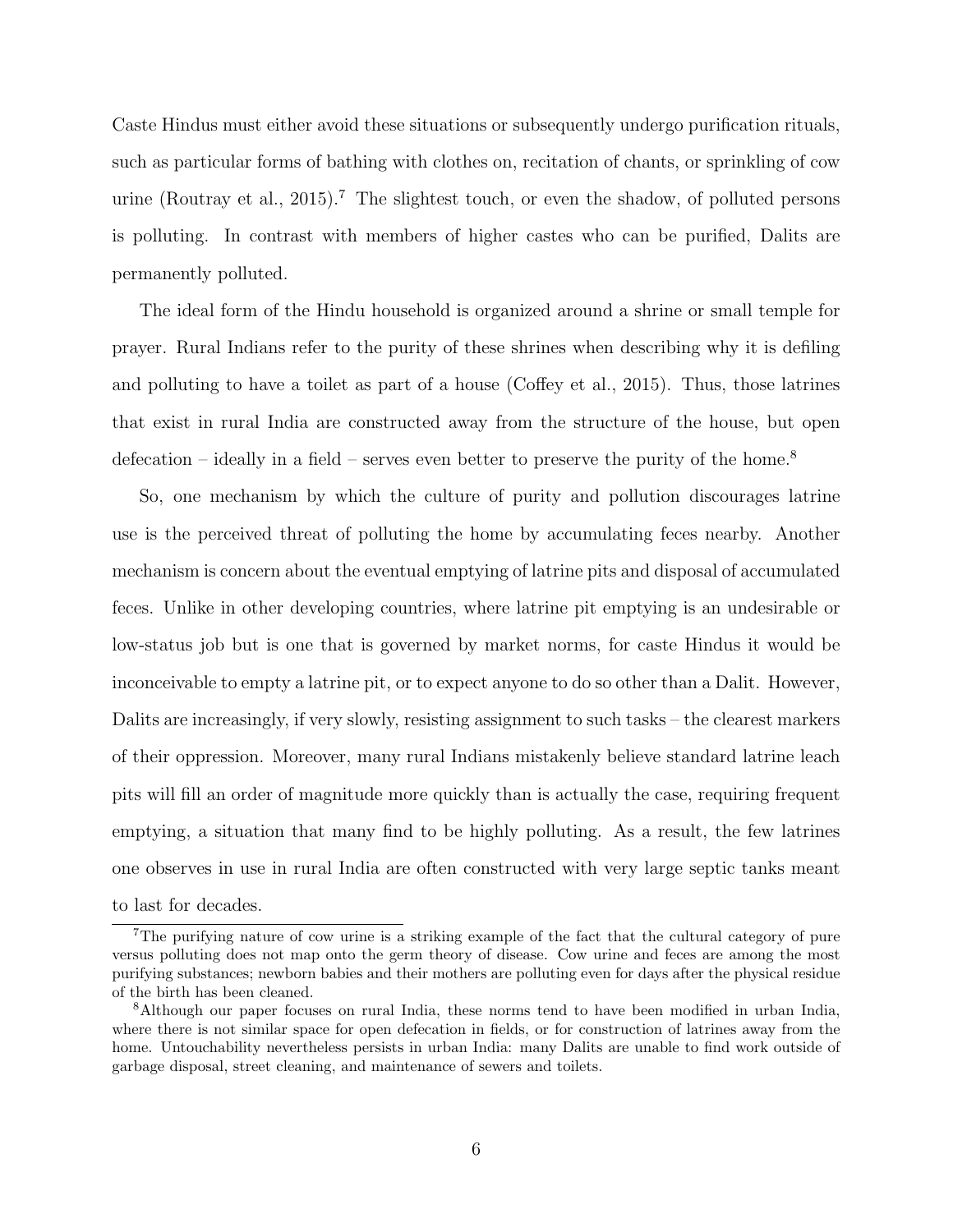In short, when many people in rural India compare the costs and benefits of latrine use and open defecation, aspects of the culture of caste-related purity and pollution encourage open defecation. Although further detail on this culture and its practice in rural India is beyond the scope of this econometric paper, Coffey et al. (2015) present a detailed theoretical account of the links between untouchability and open defecation, grounded in semi-structured qualitative interviews across four field sites in India and the plains of Nepal, and with further reference to the existing ethnographic literature on caste and sanitation.<sup>9</sup> An extreme form of the practice of purity and pollution is to treat members of Dalit castes according to the rules of untouchability. The novel survey data collected and reported by Thorat and Joshi (2015) document that many people in rural India readily admit to practicing untouchability. Therefore, we hypothesize that places where the practice of untouchability is more common will be places where open defecation is more common, on average.

Section 3 presents our empirical strategy to test this hypothesis: we compare open defecation behavior of households living in places where larger and smaller proportions of a household's neighbors report practicing untouchability, controlling for a household's own practice of untouchability. Section 4 reports our main result. Section 5 presents a series of tests in which we allow the data to falsify our assumption that the relationship between open defecation and untouchability is specific to sanitation, rather than health investments or "modern" behavior more broadly. Section 6 offers a concluding discussion that considers differences across Indian states and reflects on our results in the internationally comparative context that motivated our analyis.

<sup>9</sup>For statistical evidence an interaction of the caste of local government officials, assigned by random reservation, with outcomes of the Indian government's rural sanitation program, see Lamba and Spears (2013).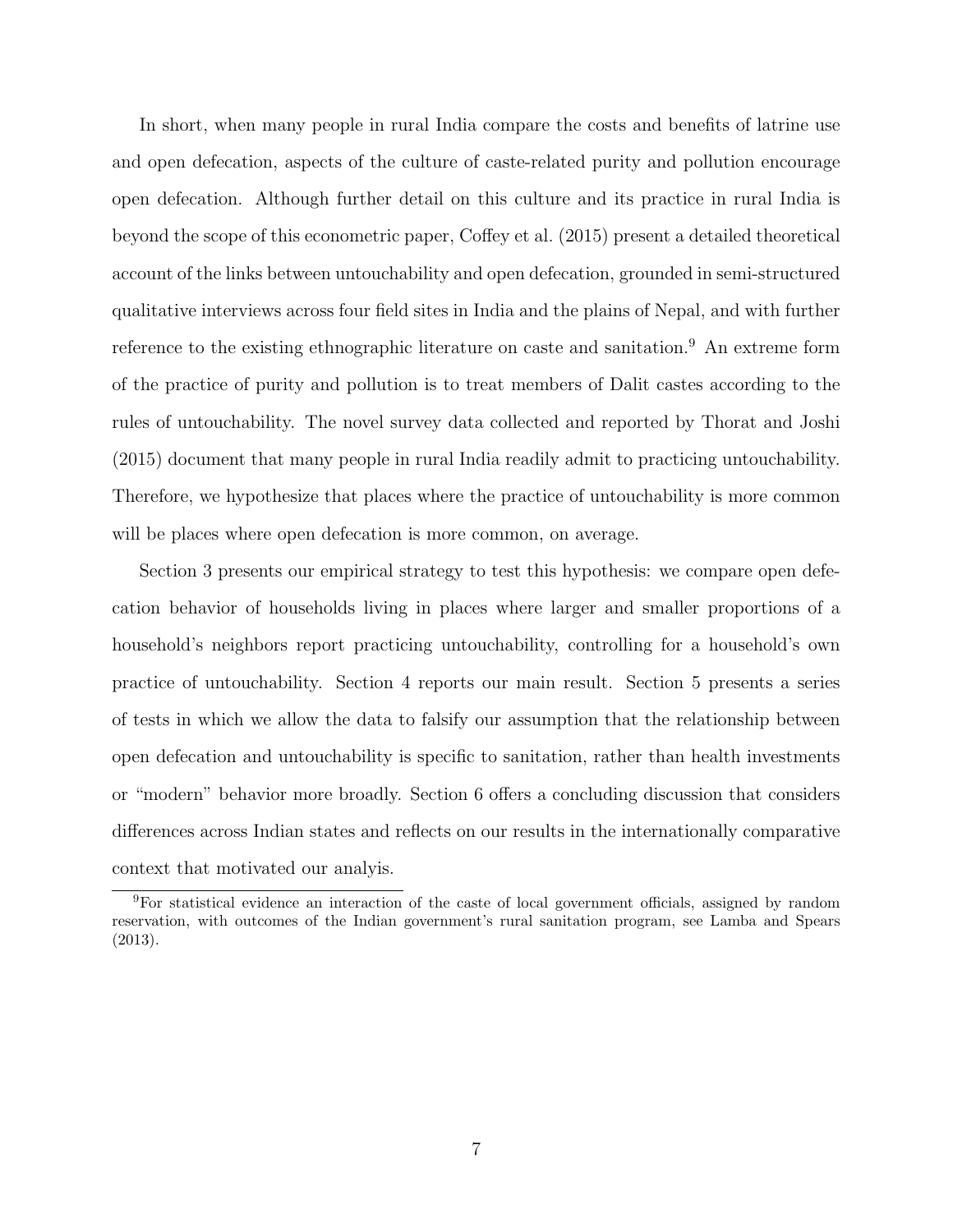# 3 Data and empirical strategy

### 3.1 Rural households in the Indian Human Development Survey

We use the 2012 round of the India Human Development Survey (IHDS), a nationallyrepresentative survey of approximately 40,000 households in India, conducted by NCAER and the University of Maryland Sociology department (Desai et al., 2005).<sup>10</sup> The IHDS is unique among nationally representative surveys of India because it combines a full economic consumption module with a wide range of social, health, and human development questions comparable to a Demographic and Health Survey. In particular, the IHDS asks a householdlevel question about household latrine opership. Following the labeling in the IHDS we dichotomize this question into a binary indicator for household open defecation as our main dependent variable, although we emphasize here that this variable will overlook the welldocumented fraction of people who do not use latrines that their household owns (Coffey and Spears, 2014).

We concentrate only on the rural sub-sample, excluding urban households from our analysis. This is because open defecation in India is concentrated in rural India: according to the 2011 census of India, 92% of households without access to a toilet or latrine were rural rather than urban. The IHDS similarly estimates that 89% percent of households reporting defecating in the open in 2012 were rural. Rural India is also widely agreed to be where the policy challenges of open defecation represent choice and behavior, rather than affordability: it is in rural India where open defecation rates vastly exceed what would be predicted by wealth in international comparison, and where people who have the option of using a working latrine often choose to defecate in the open instead (Coffey et al., 2014). Because it is exactly such a behavioral choice that this paper seeks to help understand, our focus on rural

<sup>10</sup>This IHDS is a panel which reinterviewed the same households in 2005 and 2012. However, our analysis largely ignores the 2005 survey because that survey round did not ask about the practice of untouchability. The last Demographic and Health Survey in India was conducted in 2005; therefore, the IHDS is the most recent nationally representative survey data on open defecation in India.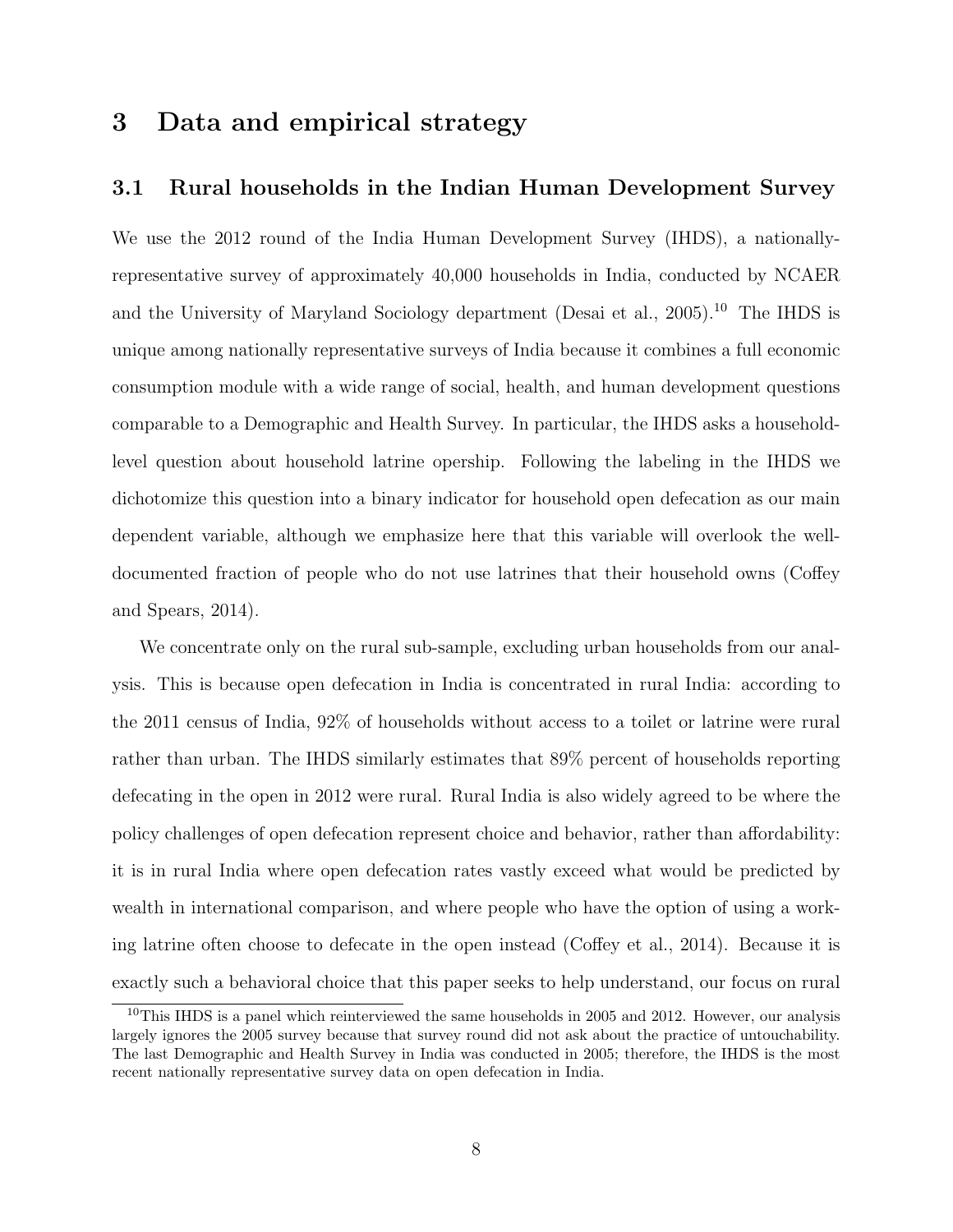India is appropriate.

### 3.2 Empirical strategy: Casteism as an explanatory variable

An innovation of the 2012 IHDS is to have asked respondents if their households practice untouchability, meaning whether or not their households enforce norms of purity and pollution in their interactions with Dalits, who are members of the lowest-ranking Indian castes. To our knowledge, no prior large-scale survey in India has measured the practice of untouchability. To be clear, this question was asked to households of all castes: it was intended as a coarse measure of a household's practice of and enforcement of untouchability in interactions with Dalits, not as a measure of whether the household is Dalit, which is asked separately.

Our empirical strategy is to demonstrate first that households that report practicing untouchability are more likely to defecate in the open, and second that villages where more households practice untouchability contain more open defecation. Thus, we estimate:

$$
od_{ivs} = \beta_1 practice \text{ untouchability}_{ivs} + \beta_2 \overline{practive \text{ untouchability}}_{vs}^{-i} + X_{ivs}\theta + \alpha_s + \varepsilon_{ivs}, \quad (1)
$$

where i indexes individual households,  $v$  indexes villages (survey PSUs), and  $s$  indexes Indian states. The constructed variable  $\overline{practive~untouchability}_{vs}^{-i}$  is the fraction of households in household i's village other than household i itself which report practicing open defecation.<sup>11</sup> X is a vector of controls, which will vary to demonstrate robustness;  $\alpha_s$  are state fixed effects. Because the IHDS is a two-stage sample survey, errors  $\varepsilon_{ivs}$  will be clustered at the PSU level.

The associations we find are strikingly robust and are not driven by poverty, education, health knowledge, or the caste or religious composition of households or villages. However, we do not claim to have identified any causal effect of casteism on open defecation: both

<sup>11</sup>Note that, although we have an average as an independent variable, our paper does not suffer from the well-known pitfalls of estimating peer effects (Angrist, 2014), for the simple reason that our paper does not estimate a peer effect, the term in the econometric literature for the effect of average peer behavior on an individual's behavior on that same variable. We are not estimating the effect of local average practice of untouchability on own practice of untouchability – indeed, we include own practice of untouchability as a control.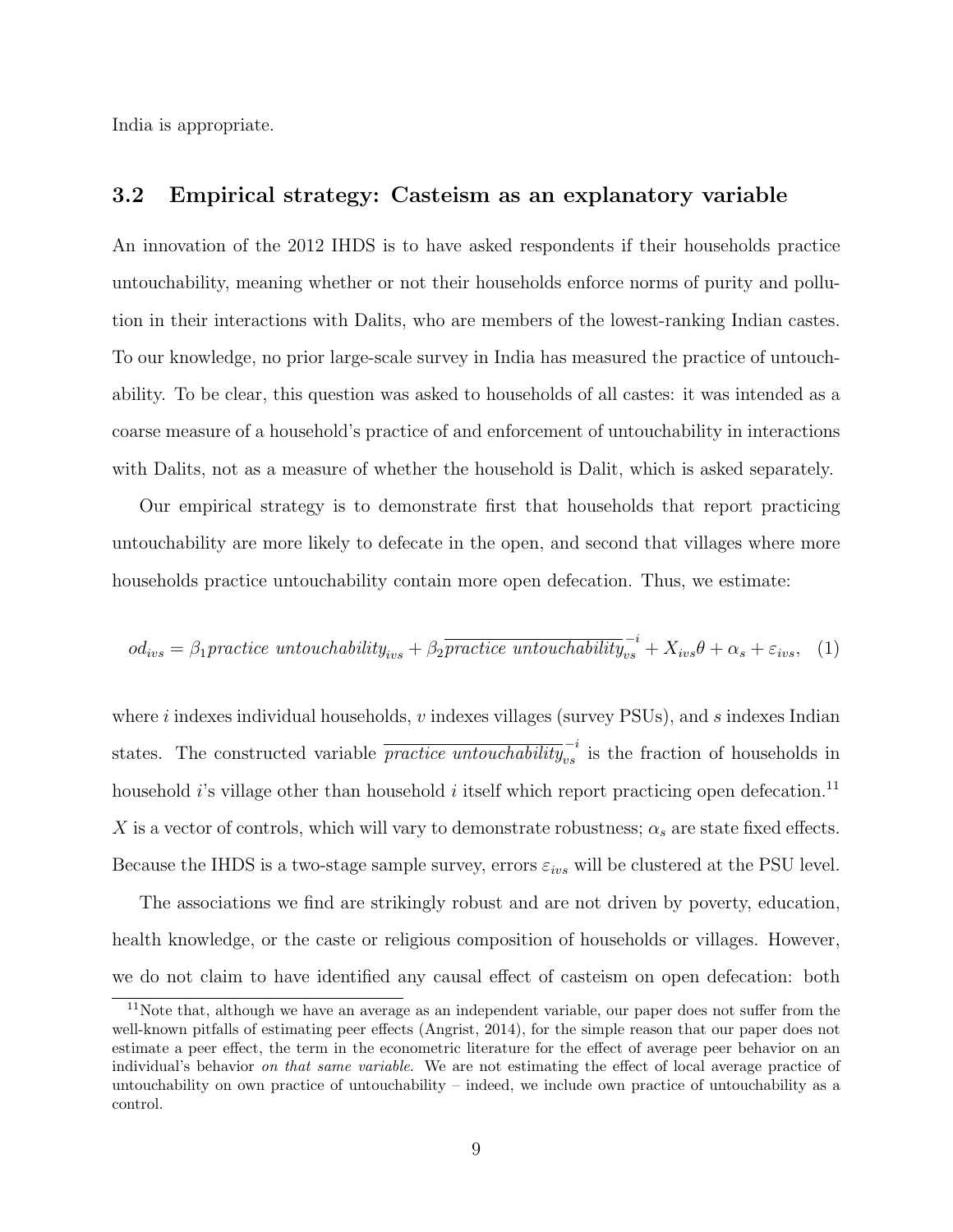our dependent and independent variables are dichotomized measurements with error of complicated and multidimensional phenomena.<sup>12</sup> Rather, we believe that the consistency and specificity of the association between open defecation and the practice of untouchability is evidence that the culture of caste-related purity and pollution, of which untouchability is an extreme manifestation, is an important part of what explains exceptionally widespread and persistent open defecation in India.

Our analysis takes seriously two threats to this interpretation: first, that practicing untouchability is associated with disadvantage more broadly, and second that belief in the norms around untouchability may merely mark failure to believe in the germ theory of disease or other health knowledge that would discourage open defecation. It is true both that poorer people in rural India are more likely to report practicing untouchability and that the culture of purity and pollution includes a theory of the body that is not identical to scientific medical understandings of disease (Alter, 2004).<sup>13</sup> However, the rich data of the IHDS allow us to rule out these more general phenomena. First, in section 5.1, we allow the data the opportunity to falsify our hypothesis of a specific association between casteist practice and open defecation: controlling for socioeconomic status, practicing untouchability fails to similarly predict any of a wide range of health and human development promoting behaviors. Second, in section 5.2, we show that rural Indian households that report practicing untouchability are, if anything, more likely to correctly answer questions about health beliefs and more likely to report knowing a doctor in their family or caste network. These potentially surprising health advantages may be because practicing untouchability is associated with higher caste rank, which is associated with educational advantage. These advantages in health knowledge do relevantly predict less open defecation behavior; however, accounting for them does not

 $12$ For the independent variable, the belief in caste-oriented norms of purity and pollution and the practice of untouchability both take many forms and degrees. For the dependent variable, open defecation is an individual-level behavior, which varies within households across people and with seasons and other occasions (Coffey et al., 2014).

<sup>&</sup>lt;sup>13</sup>We take no position on whether people can simultaneously hold beliefs compatible with the germ theory of disease and with the Hindu theory of the body; our point here is only to verify that our measure of the practice of untouchablility is not merely a marker for failure to believe in the germ theory of disease.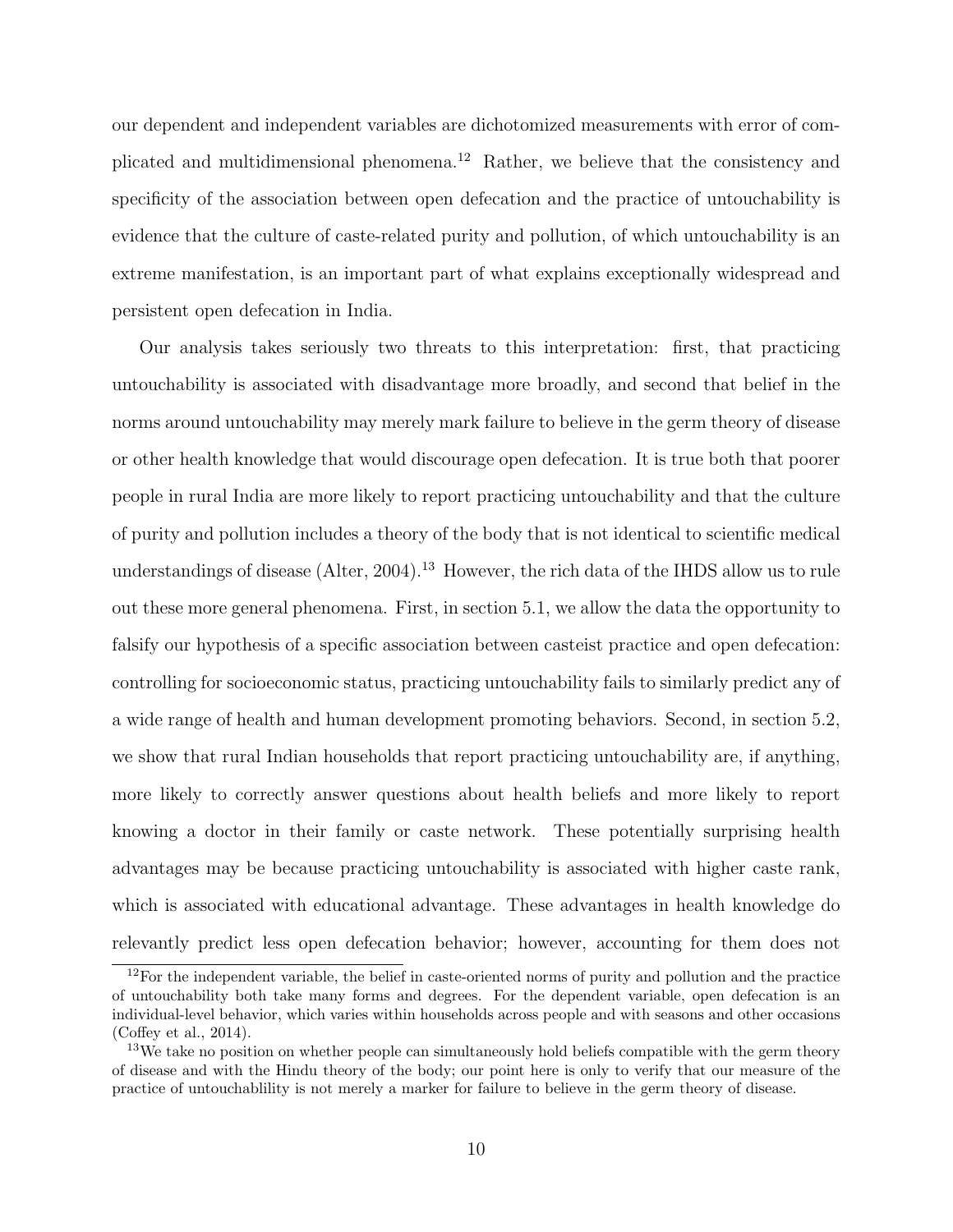change the association between practicing untouchability and open defecation. Therefore, we show that the association between widespread local practice of untouchability and open defecation is statistically robust, is specific to open defecation among health and human development behaviors, and does not merely reflect general health knowledge or belief.

### 3.3 Summary statistics

Table 2 presents summary statics from the IHDS. We present results for the full sample, and separated by answers to the IHDS untouchability questions. The survey asks two questions:

- In your household do some members practice untouchability?
- *if no*: Would there be a problem if someone who is scheduled caste were to enter your kitchen or share utensils?

Throughout the paper, we will use two measures of household untouchability practice, to verify robustness. We will call "untouchability A" an answer of yes to the first question; we will call "untouchability B" an answer of yes to either question. By construction, untouchability B will be a larger fraction of households than untouchability A. Note that because untouchability is measured at the household level, it will capture with error cases where some household members practice untouchability and others do not. Moreover, practiced untouchability may exceed reported untouchability if some people who practice untouchability did not admit this to the surveyor.

Appendix figure A1 provides an approximate validation of households' reports of practicing untouchability. Dalit households – which would be the households eligible for discrimination and for receiving the practice of untouchability – were asked "In your household have some members experienced untouchability in the last 5 years?". As the figure shows, Dalit respondents are more likely to report *experiencing* untouchability if they live in villages where a larger fraction of the other households report *practicing* untouchability.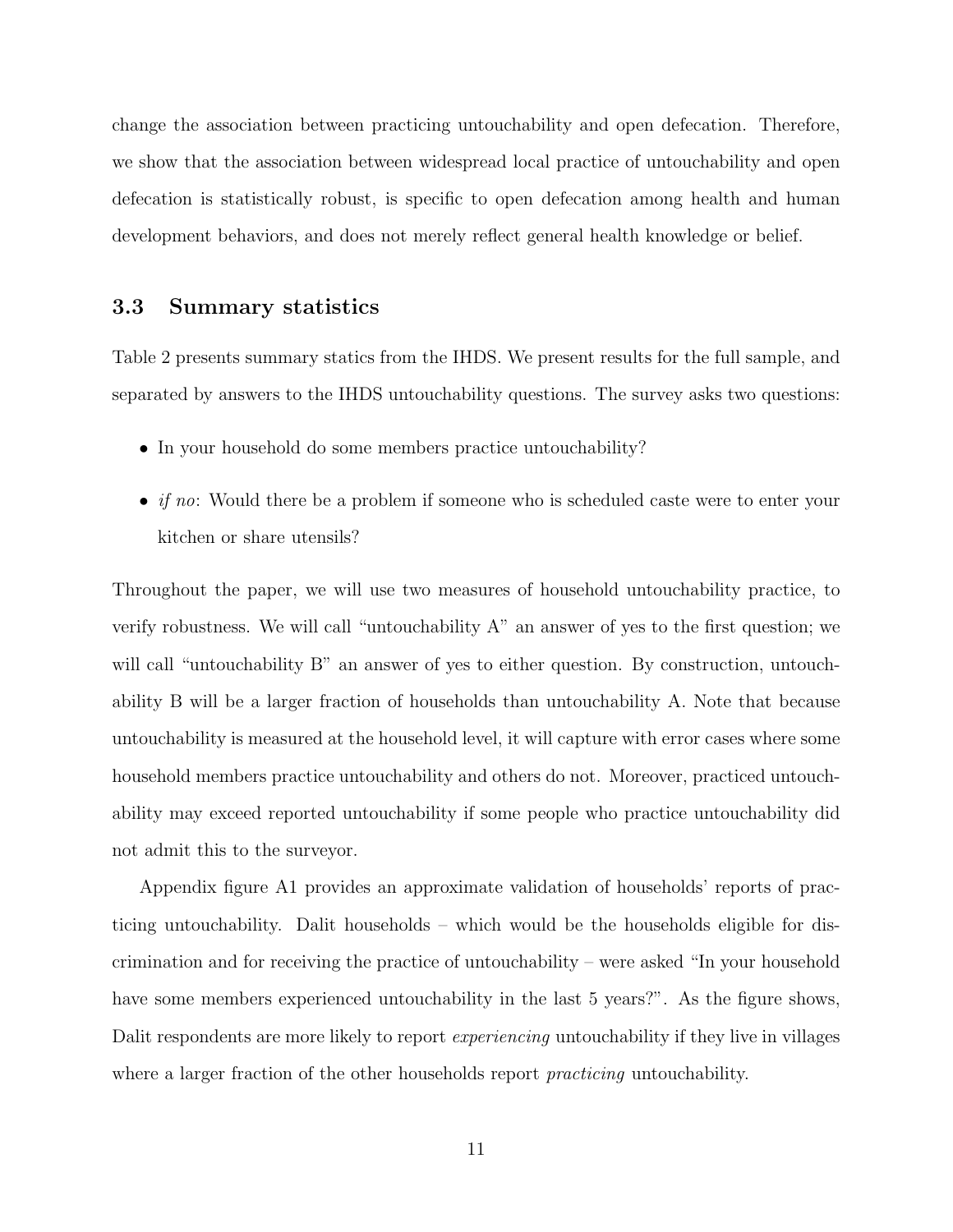As the summary statistics table shows, almost two-thirds of rural households report defecating in the open. These rural households are largely in the agricultural economy and are 84% Hindu; Muslims in India are relatively more likely to live in urban places. Only three-fourths of households have a literate member and only about two-fifths have a person who reads the newspaper.

Explicit reporting of practicing untouchability to the IHDS surveyor is common in this rural sample: 24% of respondents openly reported practicing untouchability; 31% said yes to this question or to the kitchen question. The summary statistics in the table allow simple comparisons of means between households that do and do not report practicing untouchability, without any regression controls. The comparison for untouchability B is particularly striking: households that practice untouchability have only 4 percent less consumption per capita, are only one percentage point less likely to have a literate adult, and are not at all less likely to have a primary schooled adult or a man who reads the newspsper; none of these differences are statistically significant from zero. Yet, they are 10 percentage points more likely to report defecating in the open, a difference with a t-statistic of 6.8. Thus, these summary statistics are initial evidence of a specific association between open defecation and the practice of untouchability, which will be further investigated in the remainder of this paper.

### 4 Results

### 4.1 Main result: Local casteism and open defecation

#### 4.1.1 Household-level differences

Because we are interested in the consequences of rural India's widely shared culture of purity, pollution, and caste, our main results will focus on  $\overline{practive\ untouchability}_{vs}^{-i}$ , the fraction of a household's neighbors that report practicing untouchability. However, in this section we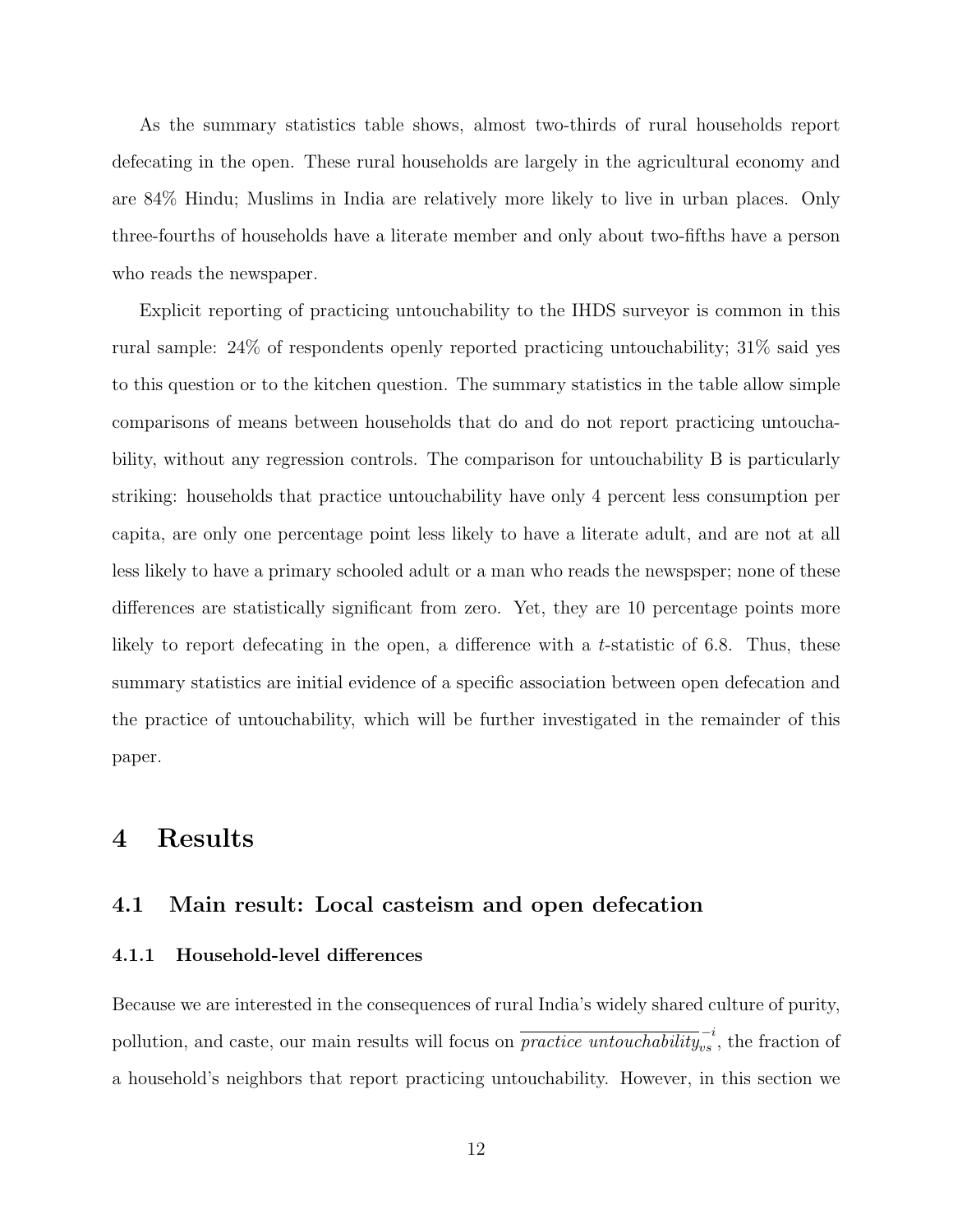begin with a simple comparison of households that do and do not practice untouchability, to permit a visual demonstration that these differences are not obviously confounded by education or wealth.

Figure 2 plots local regressions of the fraction of households that defecate in the open at different levels of consumption and of education, with those that do and do not report practicing open defecation plotted separately. The solid lines are for households that report practicing untouchability; the dashed lines are for households that do not. In each graph, all lines slope downwards, consistent with the familiar fact that richer and better educated households are less likely to defecate in the open. The vertical distance between the lines is evidence of an association between the norms of untouchability and open defecation that is not able to be explained by consumption or education. For example, the vertical distance between the lines in panel (a) at 10.5 is large: this corresponds to an average annual consumption per person of about \$700 at market exchange rates<sup>14</sup> and is the 89th percentile of households in our data. The international experience of much lower open defecation rates in poorer countries is clear evidence that nearly all such households could afford to construct and use a toilet, but those who do not practice untouchability are much more likely to do so. Similarly, note that a majority of households with a 10th-pass high school graduate defecate in the open; open defecation among this relatively privileged minority exceeds the fraction of all people in rural sub-Saharan Africa who defecate in the open, including the poorest.

Panels (c) and (d) restrict the sample to the 84% that are Hindu. Hindu households in our sample are more than twice as likely as non-Hindu households to report practicing untouchability: 33% of Hindus, versus 15% of non-Hindus. Similarly, 14 percentage points more of the average Hindu household's neighbors report practicing untouchability than the average non-Hindu household's neighbors. However, the norms of purity and pollution are enacted

<sup>&</sup>lt;sup>14</sup>Computed as  $e^{10.5} \div 50 \frac{\text{rupees}}{\text{dollar}} = $726$ . Adjusting for purchasing power parity would make this number larger. Such a household with five people could afford the expensive 12,000 rupee latrines that the Indian government purchases by reducing one year's consumption by 3.5%, or the average-price latrine that Cameron et al. (2013) document being in use in Indonesia by reducing one year's consumption by 1.3%.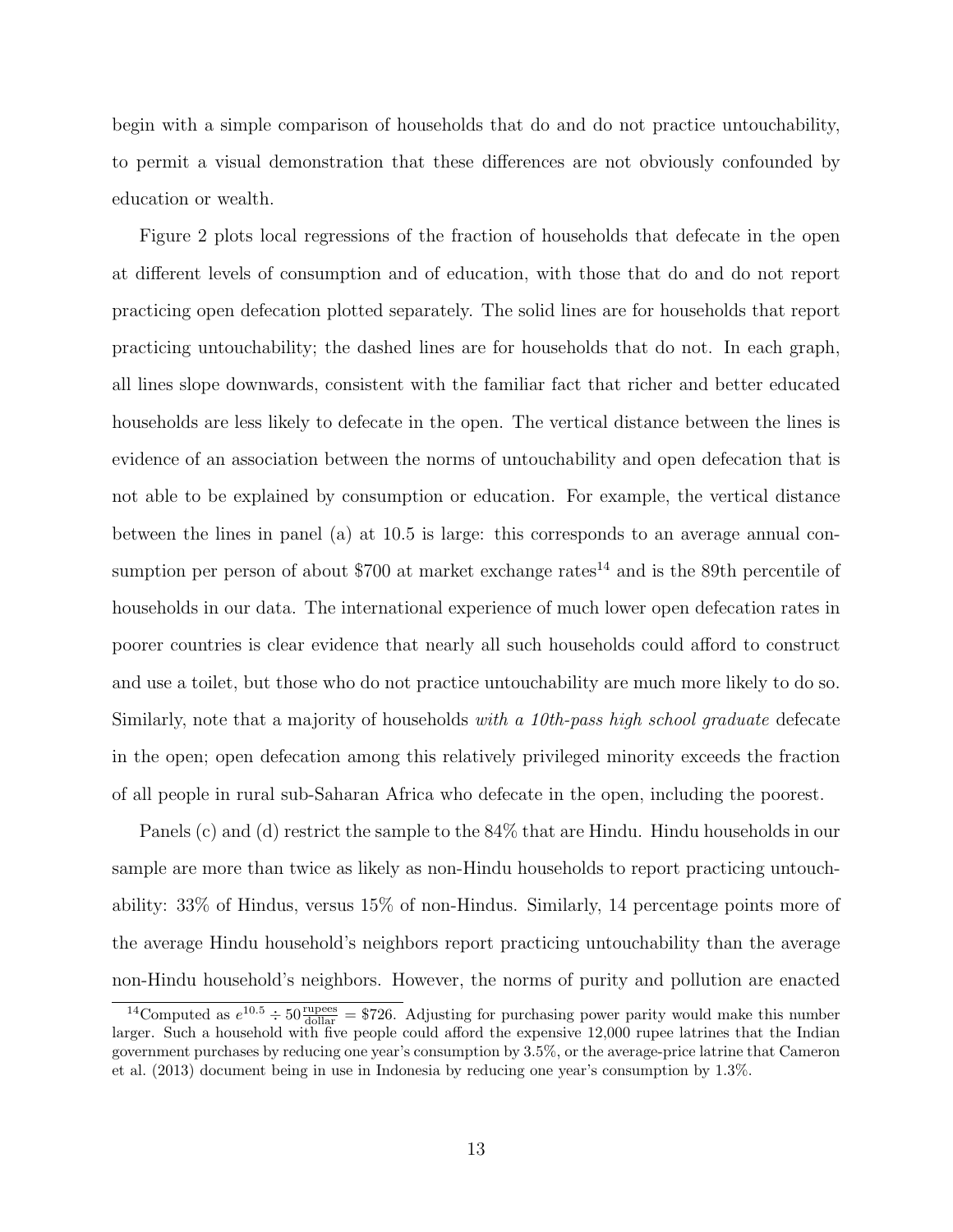among non-Hindus, and are enacted with varying intensity among Hindus. These bottom panels verify that untouchability is not merely a marker for dichotomized Hinduism per se, and that heterogeneity in these norms within Hindus predicts heterogeneity in sanitation behavior.

#### 4.1.2 Village average practice of untouchability

Table 3 presents the main result of this paper. Before this, the first two columns verify the statistical significance and robustness of the difference across households presented in figure 2. The approximately 9 percentage point average difference in open defecation rates between households that do and do not practice untouchability is essentially unchanged by adding controls for a cubic polynomial of consumption per capita and indicators for 35 combinations of caste rank and religion (such as for being a Hindu Brahmin or a Muslim OBC). Thus, this result does not merely reflect the household's own wealth, religion, or caste rank.

Column 3 introduces our main independent variable: fraction of households in the PSU other than the respondent who report practicing untouchability. We interpret this variable as a measure of the intensity of the cultural norms of caste-related purity and pollution in a place. Households living in villages where all of their neighbors practice untouchability are over 30 percentage points more likely to defecate in the open than households living in villages where none of their neighbors practice untouchability. Once village untouchability is added to the model, the coefficient on own household practice of untouchability becomes much smaller and not statistically significantly different from zero. The coefficient on village untouchability becomes smaller when a large set of economic, educational, demographic, and caste variables are added, but remains of important magnitude. Comparing column 4 with column 7 and column 5 with column 8, we see that the coefficient on village untouchability is essentially unchanged if the sample is restricted to Hindus.

The importance for rural life of caste-based norms of purity and pollution varies geographically across India. As the last two rows of the summary statistics table 2 shows, 60%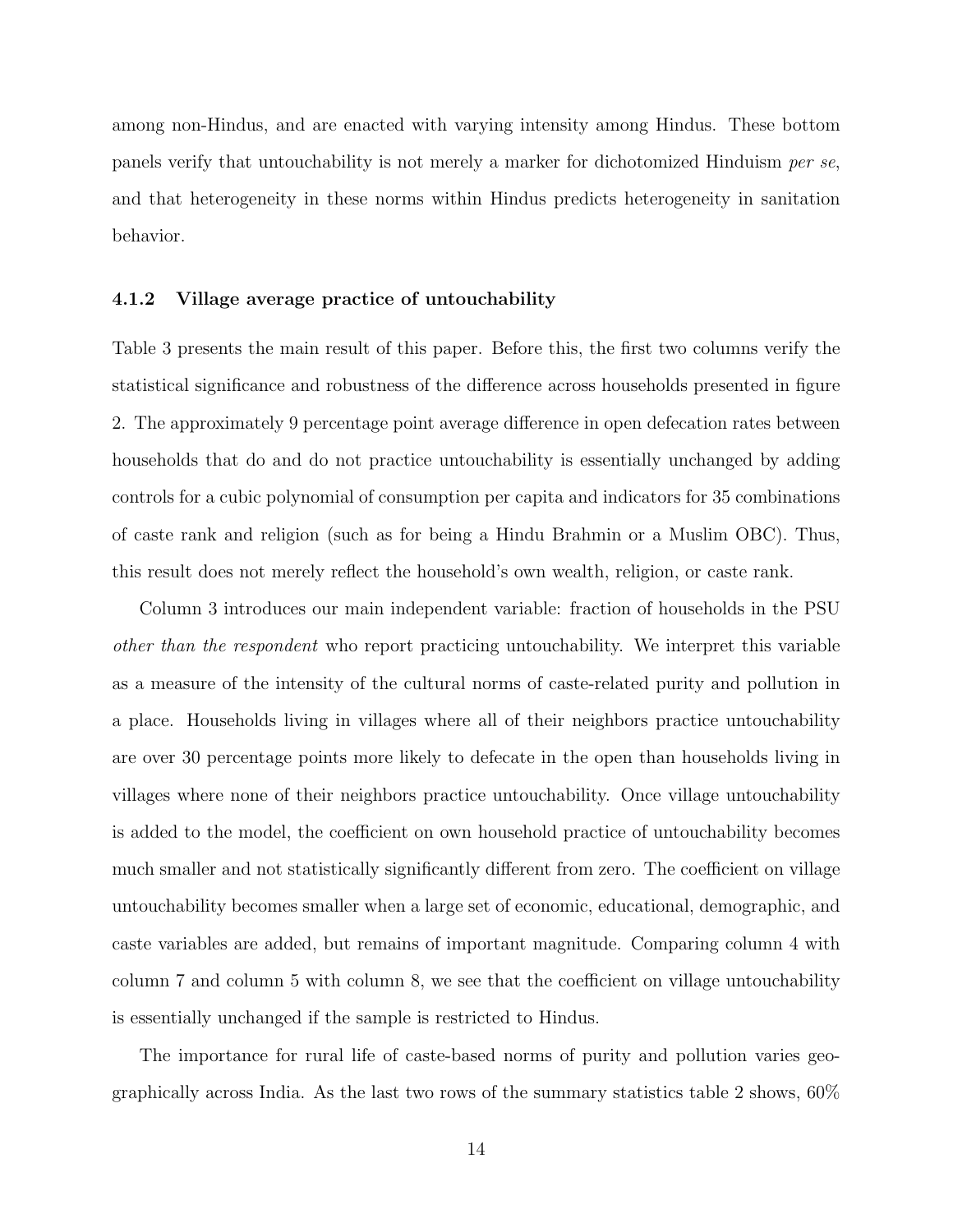of households that report practicing untouchability live in northern plains states (which are home to 37% of rural households); households that report not practicing untouchability are statistically significantly more likely to live in southern states. Overall, a set of indicators for each state can account for 17 percent of the variation in the practice of untouchability across the rural households we study. Therefore controlling for state fixed effects absorbs much of the variation that is important both in the culture of purity and pollution and in open defecation. That said, column 6 of table 3 shows that village average practice of untouchability remains associated with open defecation behavior, even within states and after accounting for our set of extended controls.

One potential concern about this specification is measurement error: we observe only a dichotomized indicator of the practice of untouchability, itself only one dimension of norms of purity and pollution. This is not a debilitating concern because it is not our goal to uncover a "causal effect of untouchability;" rather, we intend to provide evidence of the importance of the culture of purity and pollution to open defecation in rural India. That said, if as a partial response to measurement error we use household and village untouchability A to instrument for untouchability B in the fully controlled specification of column 6, the coefficient on village untouchability rises slightly to 0.080 with a standard error of 0.029.

Figure 3 permits us to assess the linearity of the relationship between village untouchability and open defecation, implicitly assumed by our regression framework, and to visualize the robustness of the relationship to regression controls. The graph plots the fraction of households defecating in the open at each level of village untouchability, where village untouchability has been residualized after regression on various sets of controls. In other words, the four horizontal-axis variables in the figure are:

- the fraction of households reporting practicing untouchability, demeaned by the average across villages,
- the village-level average of the household-level residuals after regressing an indicator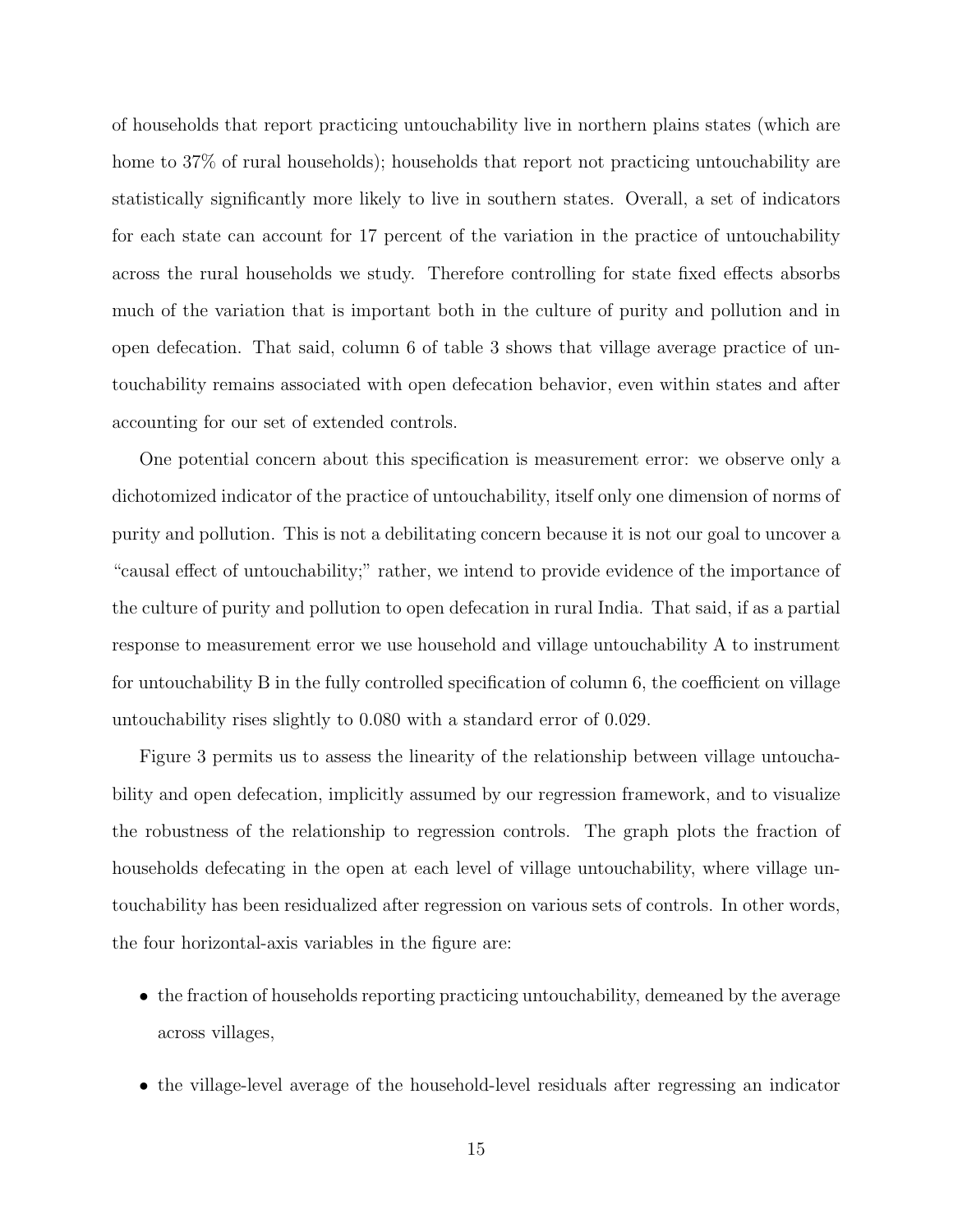for practicing untouchability on indicators for eight caste and religion groups,

- the average of the residuals after regressing an indicator for practicing untouchability on the same household-level indicators and seven continuous variables for the fraction of village households in each of these groups, and
- the average of the residuals after regressing an indicator for practicing untouchability on all of the previous variables and household consumption.

The figure shows that the shape of the association between village practice of untouchability and caste is robust to these controls for caste itself and for household consumption. Village practice of untouchability does not merely reflect the caste or religion composition of the village.

### 4.2 Village-level decline in open defecation, 2005-2012

Over the seven years between the first and second waves of the IHDS, open defecation in rural India declined by 7.4 percentage points. This rate of about one percentage point per year approximately matches the decline from 78.1 in the 2001 census of India to 69.3 in the 2011 census. Because the practice of untouchability was not measured in the 2005 round of the IHDS, we cannot observe whether change in the practice of untouchability predicts change in open defecation, although we would expect such a longstanding and pervasive norm to change only slowly.

Instead, table 4 investigates whether the village-level decline in open defecation, measured as a percent of the 2005 level of open defecation, was greater on average in villages where the 2012 fraction of the village reporting practicing untouchability is greater. Indeed, the table shows that the average decline was less than half as large in villages where all households reported practicing open defecation than in villages where no households did. Controls added in columns 2 and 3 verify that this result is not due to differences in economic change over this period or in baseline levels of open defecation. Column 4 adds controls for the fraction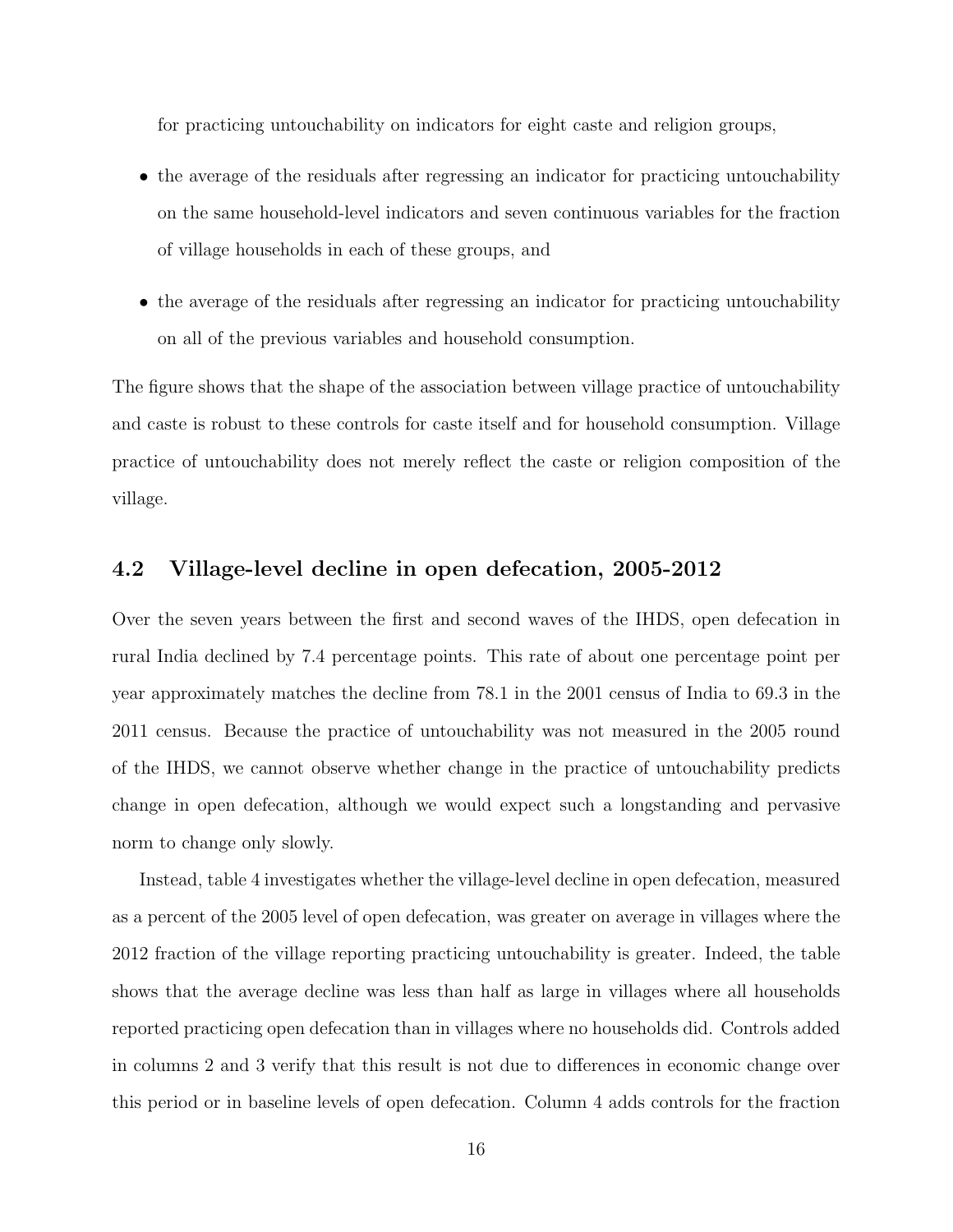of the village belonging to each of eight caste and religion population groups. If anything, this slightly increases the coefficient on untouchability, suggesting that it is not merely a spurious marker for village composition.

# 5 Falsification tests

We interpret the robust relationship between village average practice of untouchability and open defecation as evidence that the culture of caste-related purity and pollution is important for the continuing high levels of open defecation in India. This section presents two tests of alternative hypotheses that could falsify our interpretation. First, we test whether the association between casteism and open defecation is specific, or whether the practice of untouchability similarly predicts a wide range of behaviors associated with traditional lifestyles, disadvantage, or health and human capital. Second, we have seen that untouchability does not merely reflect education; we further test whether the practice of untouchability is merely a marker for incorrect beliefs about what would promote health.

### 5.1 Specificity of the casteism-sanitation association

Figure 4 summarizes results from regressions of the form of equation 1 with 20 separate dependent variables substituted in turn, with the full set of controls from column 6 of the main results table 3. Each regression is repeated for untouchability A and B, so the graph represents 40 separate regressions. Points in the graph are the absolute value of the t-statistic on the independent variable of interest  $\overline{practive\ untouchability}_{vs}^{-i}$ , for the two measures of untouchability. The dotted lines are at the t critical value 1.96. The 20 substituted dependent variables, each as reported by the household, are:

| open defecation         | ideal fertility                  |
|-------------------------|----------------------------------|
| always washes hands     | prefers that next child is a boy |
| woman's age at marriage | currently using contraception    |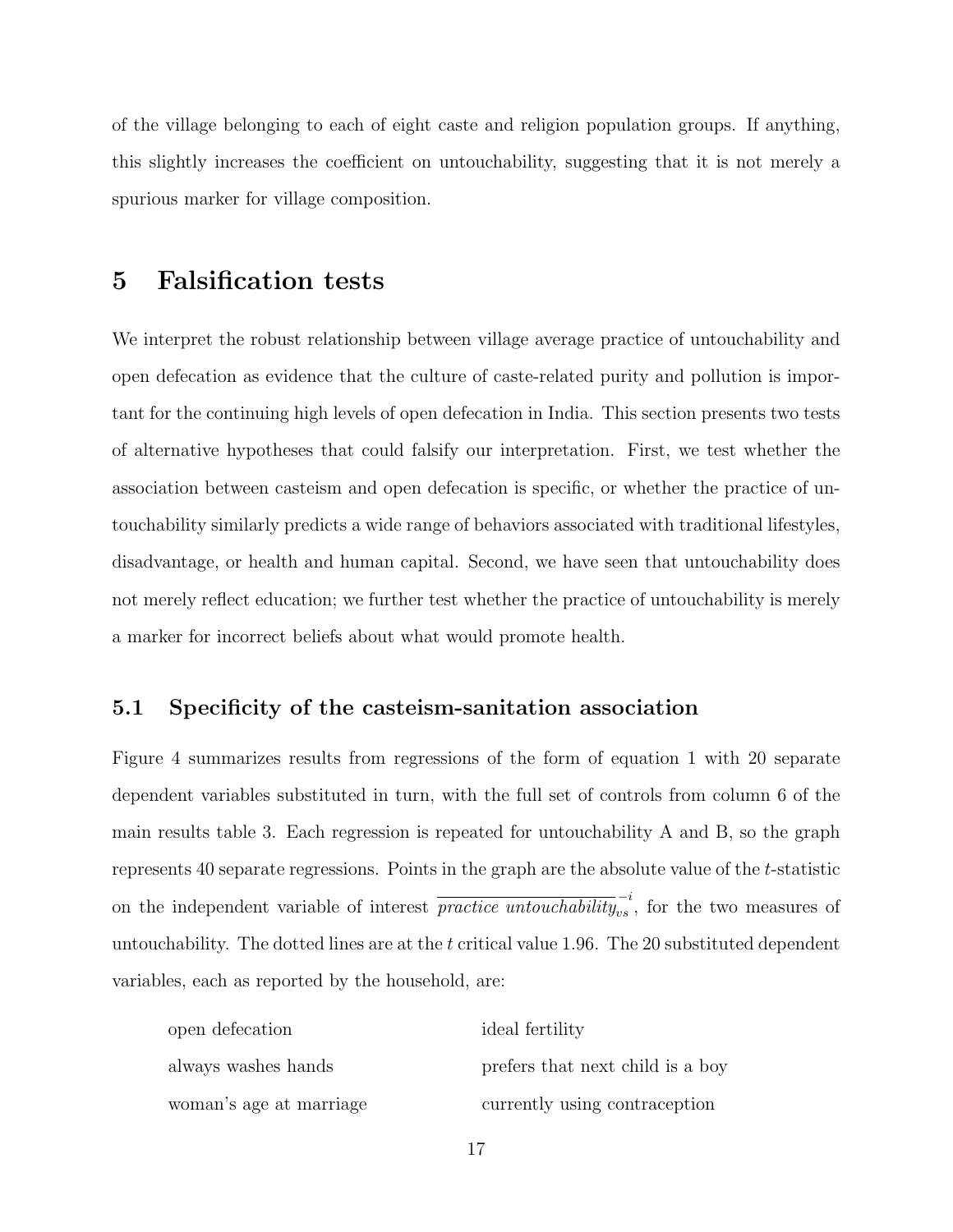| took loan in the last five years     | unmarried girls harassed in village     |
|--------------------------------------|-----------------------------------------|
| owns cell phone                      | health belief about milk in pregnancy   |
| does seasonal migration work         | health belief about male sterilization  |
| socially knows a doctor              | health belief about colostrum           |
| socially knows another health worker | health belief about <i>chulha</i> smoke |
| member in women's group              | last birth at home (not institutional)  |
| cooks in a separate kitchen          | last birth exclusively breastfed (6mo.) |

As the figure shows, only open defecation is consistently statistically significantly predicted by village practice of untouchability, among these measures of health beliefs and behaviors, modernity, and social conservatism. Belief about the health consequences of smoke from traditional stoves, called *chulhas*, is associated with untouchability A, but in the opposite direction: respondents living in villages where more people report practicing untouchability are more likely to correctly answer that chulha smoke is harmful for health. These results are consistent with a specific cultural association between open defecation and caste-related institutions of purity and pollution.

### 5.2 Health beliefs and the germ theory of disease

Our motivating assumption is that practicing untouchability is a marker for a set of beliefs or preferences which is not merely a marker for modernity, education, or correct knowledge about health. This section presents a series of tests designed to allow the data to falsify these assumptions. This opportunity is provided by the IHDS's unique combination of health questions, economic questions, and social questions about households' social networks.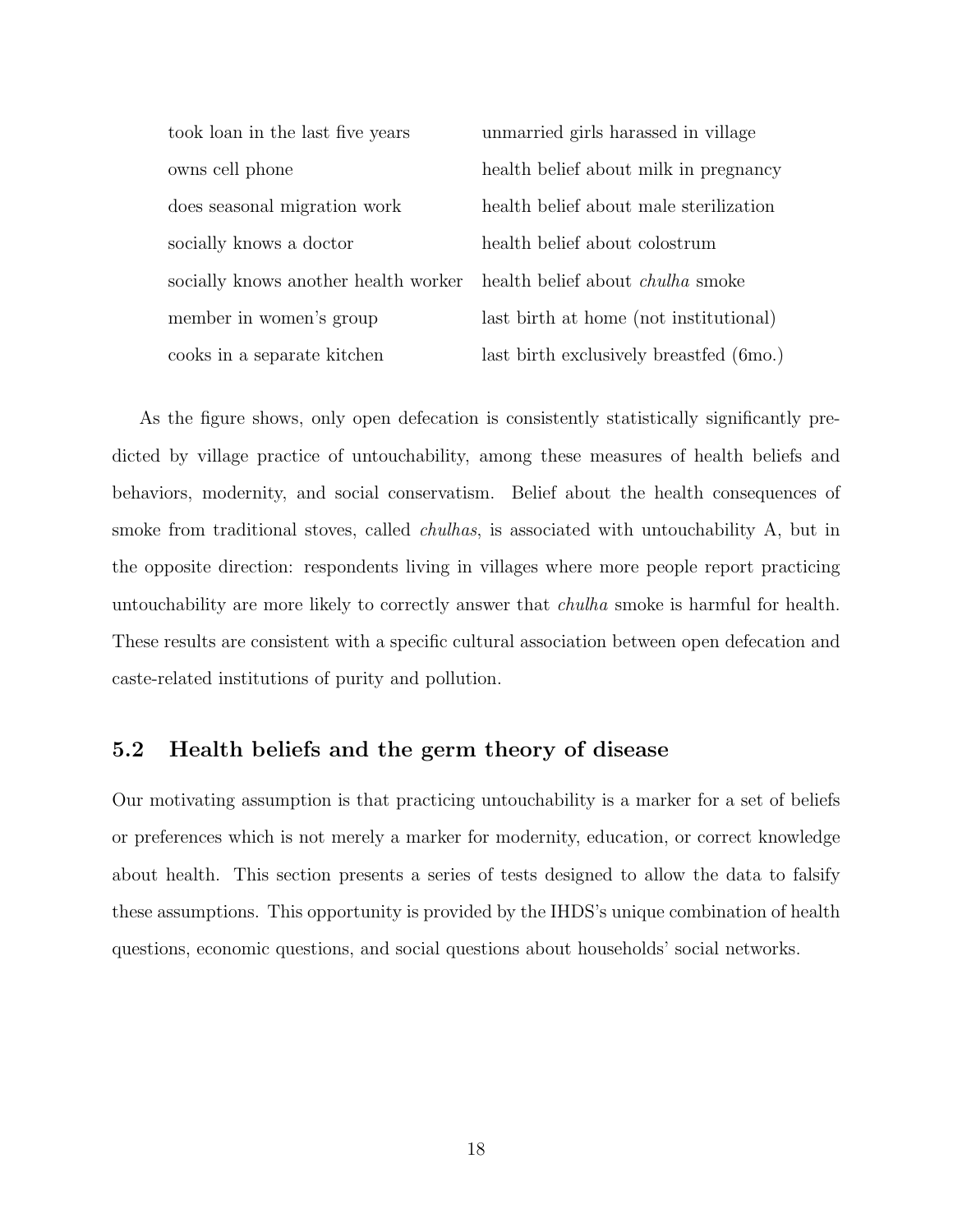# 5.2.1 Practicing untouchability is associated with *correct* answers to health questions

Table 5 tests the hypothesis that people living in villages where more people practice untouchability know less about health issues relevant to life in rural India. The IHDS women's survey includes questions about health beliefs. For example, the survey asks "Is it harmful to drink 1-2 glasses of milk every day during pregnancy?" and "Which of the following spreads Malaria? Contact with sick person, drinking impure water or mosquitos?". We constructed a set of indicator variables for correct answers to these questions.

Panels A and B of table 5 present, separately for each health belief question, results of regressing an indicator for answering the question correctly on our standard measures of the practice of untouchability and on every control variable included in column 6 of table 3. In six of these twelve regressions, the coefficient on village untouchability practice is sufficiently large and precisely estimated to be distinguishable from zero; in each of these cases the coefficient is positive. Including statistically insignificant results, 10 of the 12 coefficients are positive; there is only a 2% chance of seeing a result this extreme if all coefficients are equally likely to be positive or negative.

These results suggest that village adherence to norms of purity and pollution is, if anything, associated with better health knowledge. In contrast, Panel C substitutes an indicator for household open defecation instead of the untouchability variables. Three coefficients are positive and three are negative, with no clear pattern to the results, suggesting that the 2012 level of open defecation is not strongly associated with the health beliefs measured in the IHDS.

#### 5.2.2 Practicing untouchability is associated with social ties to doctors

In a section of the IHDS designed to measure social networks, the survey asks "Do you or any members of your household have personal acquaintance with someone who works in any of the following occupation among your relatives/caste/community," with "doctors" as one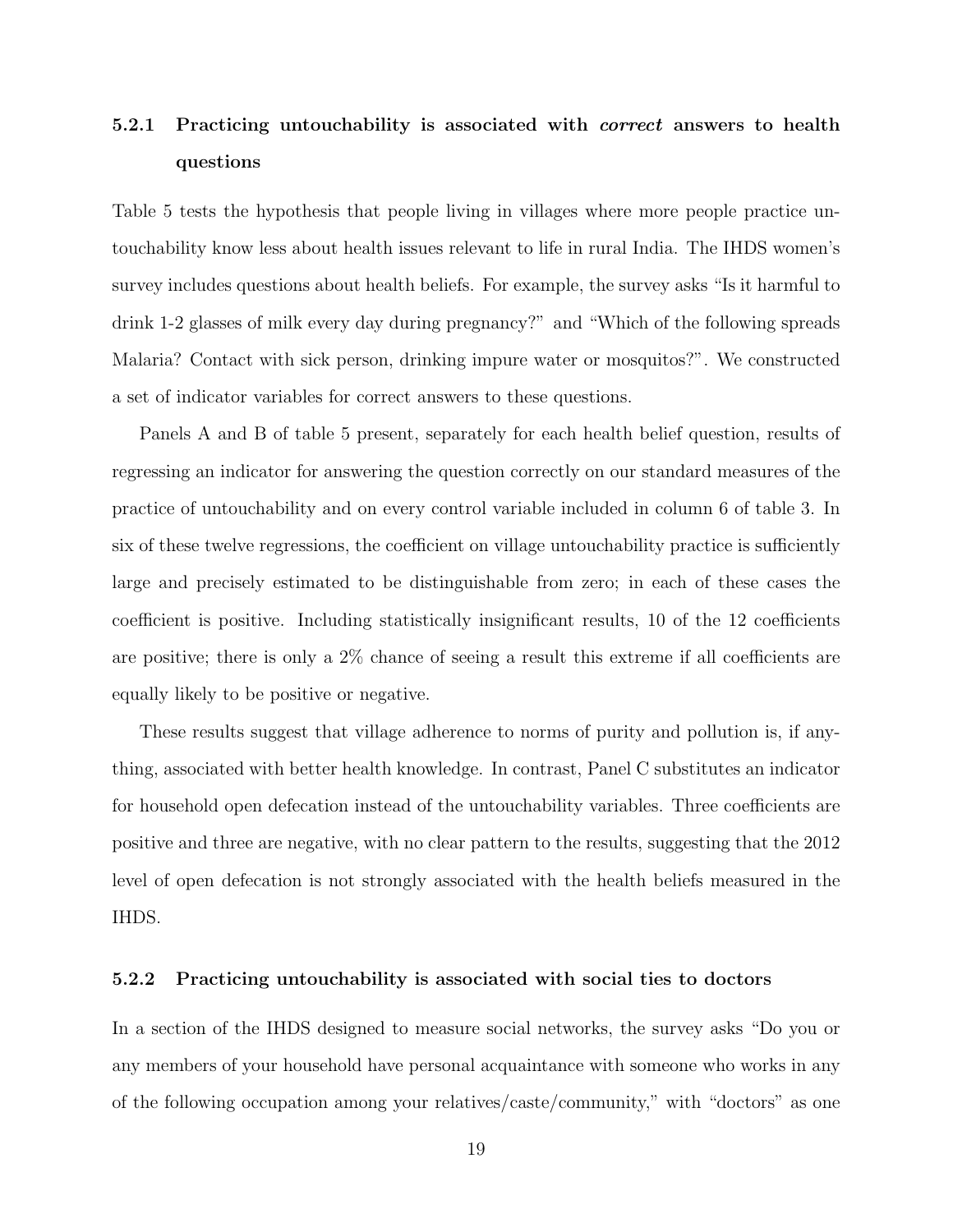of the occupations asked about.<sup>15</sup> Table 6 finds that households that practice untouchability are about two percentage points more likely to report knowing a doctor. Columns 2 through 4 verify that this difference is not driven by consumption, the caste or religion of the respondent as measured by the IHDS, by state differences, or by an omitted correlation with dichotomized Hinduism.<sup>16</sup> Thus, this measure also suggests that practicing untouchability is positively associated with some dimensions of greater access to health information.

#### 5.2.3 Controlling for health knowledge does not change our main result

Table 7 adds the measures of health beliefs and social relationships with a doctor to our main regression results. Because not every household contained a woman who answered the health belief questions, adding these variables reduces our sample. The health belief questions collectively improve the fit of the model. However, the main coefficients on village average practice of untouchability are numerically almost unchanged by the addition of these controls. Again, there is no evidence here to suggest that the association between open defecation and the norms of untouchability merely reflects general health knowledge or interaction with the germ theory of disease.

## 6 Discussion: Explaining heterogeneity across states

Our analysis of open defecation in rural India is motivated by the puzzle of exceptionally high open defecation there, in international comparison. However, this paper exploits variation within India in the culture of caste-related purity and pollution in order to suggest that the presence of these issues might be part of what explains the internationally unusual amount of open defecation in India. As in the international case, there are also apparent

<sup>&</sup>lt;sup>15</sup>The "socially knows a doctor" variable in falsification figure 4 is an indicator for knowing a doctor in your relative, caste, or community group, or otherwise.

<sup>&</sup>lt;sup>16</sup>However, the IHDS's indicator for being "Brahmin" is coarse relative to the many subdivisions of caste, and within this and other IHDS categories further caste privilege may be residually correlated with educational or other social advantage.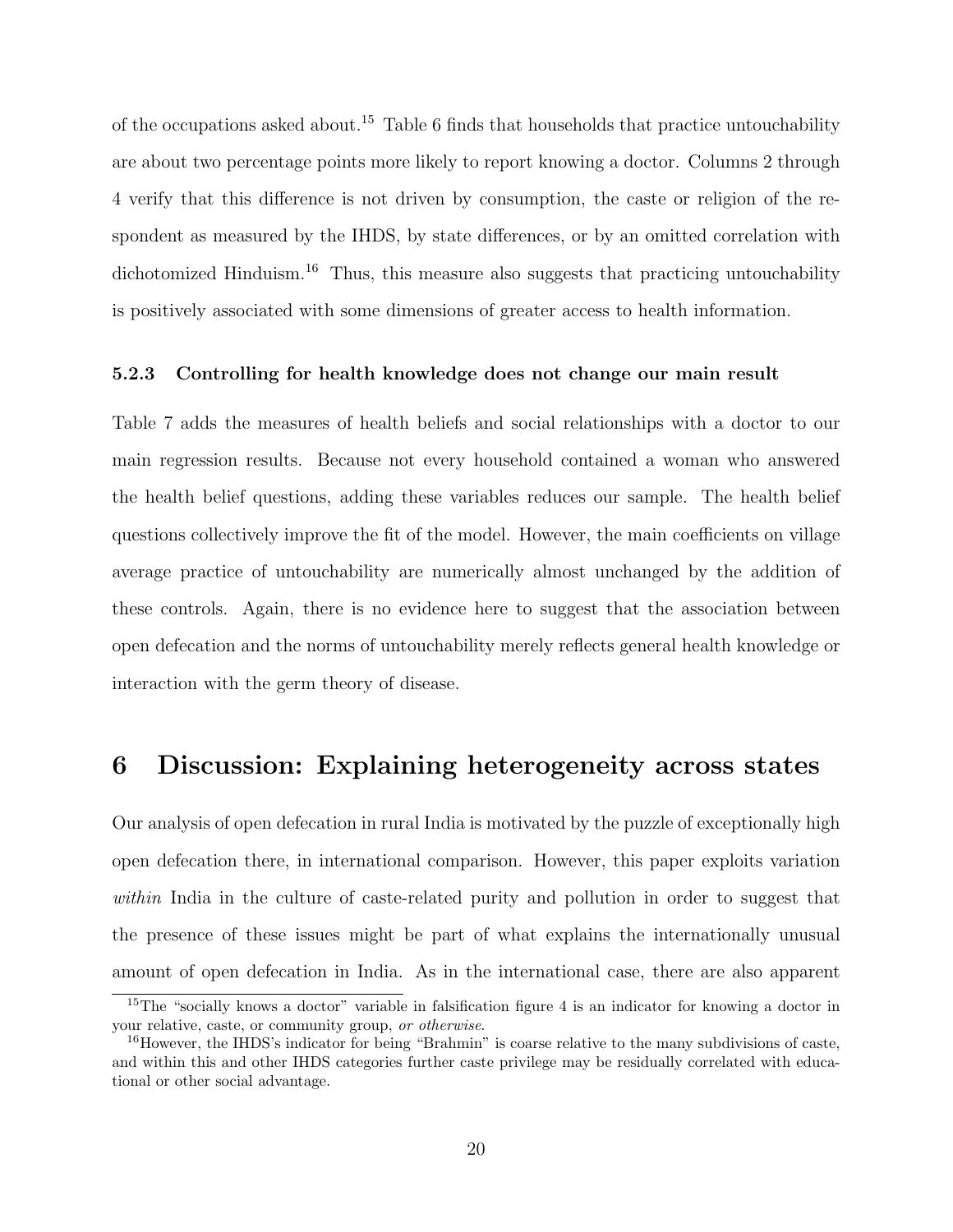paradoxes within India, in comparisons across Indian states. States which are generally regarded to be relatively well-governed and less poor such as Gujarat and Tamil Nadu have rural open defecation rates<sup>17</sup> in the 2011 census of 67.0% and 76.8%, respectively, not far behind the 78.2% and 82.4% of Uttar Pradesh and Bihar, poor norther states. In contrast, the northeastern states – which are poor and marked by governance challenges, but are in some ways culturally dissimilar to the Indian mainland – have much lower rates of rural open defecation, such as 15.9% in Sikkim, 14.0% in Manipur, 15.4% in Mizoram. In the IHDS, reported practice of untouchability is 9 percentage points lower, on a base of 24, in the northeastern states than in the Indian mainland.

If familiar socioeconomic variables cannot explain heterogeneity across Indian states, can the culture of purity and pollution, as measured here by reported practice of untouchability? Table 8 suggests that the answer may be yes. Column 1 shows that state average practice of untouchability can linearly account for 48% of the variation in state average open defecation. In column 2, when a control for literacy rates is added, these two variables can together explain over 70% of the cross-state variation. Adding a set of controls for economic standard of living in column 3 (average consumption and fraction below the poverty line) does not improve the explanatory power of the model; nor does a set of controls for governance and civil society (fractions with much and with some confidence in politicians, fraction receiving NREGA work, fraction in a women's group).

The aggregated regressions with controls in columns 5 and 6 may capture the general equilibrium effects of the culture of purity and pollution in India in a way that the household level regressions of our main results cannot. If so, and if these regressions are not importantly confounded by omitted variables, they may be informative about our motivating questions about India in international comparison. Although this computation is suggestive and should not be taken quantitatively literally, it may be informative about the potential importance

<sup>&</sup>lt;sup>17</sup>In fact, the census measured household latrine ownership, not the behavior of open defecation or latrine use.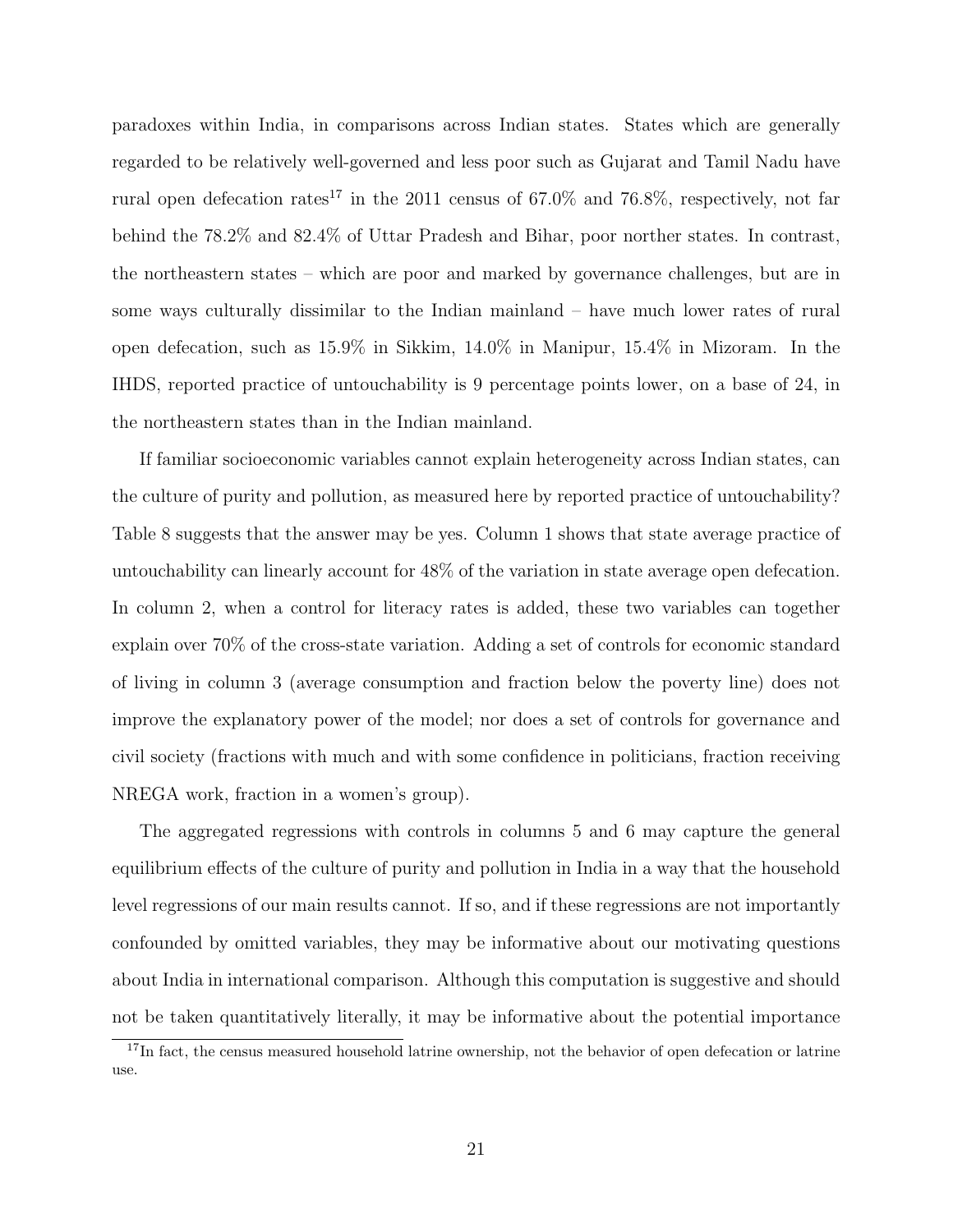of untouchability to imagine what open defecation in India would look like without the culture of purity and pollution. According to Unicef and WHO Joint Monitoring Program data, 35.2% of rural sub-Saharan Africa defecated in the open in 2012. Presumably, almost nobody in rural sub-Saharan Africa practices India untouchability. The predicted amount of open defecation in rural India with untouchability set to zero would be:

$$
\underbrace{64\%}_{\text{IHDS average O.D.}} - \underbrace{31\%}_{\text{untouchability B}} \times \underbrace{0.549}_{\text{regression coefficient}} = 47.2\%.
$$
 (2)  
\n
$$
\underbrace{(2)}_{\text{(table 1)}}
$$
 (table 1)

This would mean that our dichotomized measure of the practice of untouchability could linearly account for 59% of the difference between India and sub-Saharan Africa in open defecation. Given the measurement error in our simple measure of the culture of purity and pollution, this would plausibly be an underestimate of the effect size. Of course, this computation should not be taken at all numerically literally; among other abstractions, it does not account for any other difference between India and sub-Saharan Africa and it is not the purpose of this paper to estimate a causal effect. But this projection does suggest that purity and pollution could be an important part of what makes sanitation in rural India unique.

# References

- Aktor, Mikael. 2002. "Rules of untouchability in ancient and medieval law books: Householders, competence, and inauspiciousness." *International Journal of Hindu Studies*, 6(3): 243–274.
- Alter, Joseph S. 2004. *Yoga in modern India: The body between science and philosophy:* Princeton University Press.
- Angrist, Joshua D. 2014. "The perils of peer effects." Labour Economics, 30: 98–108.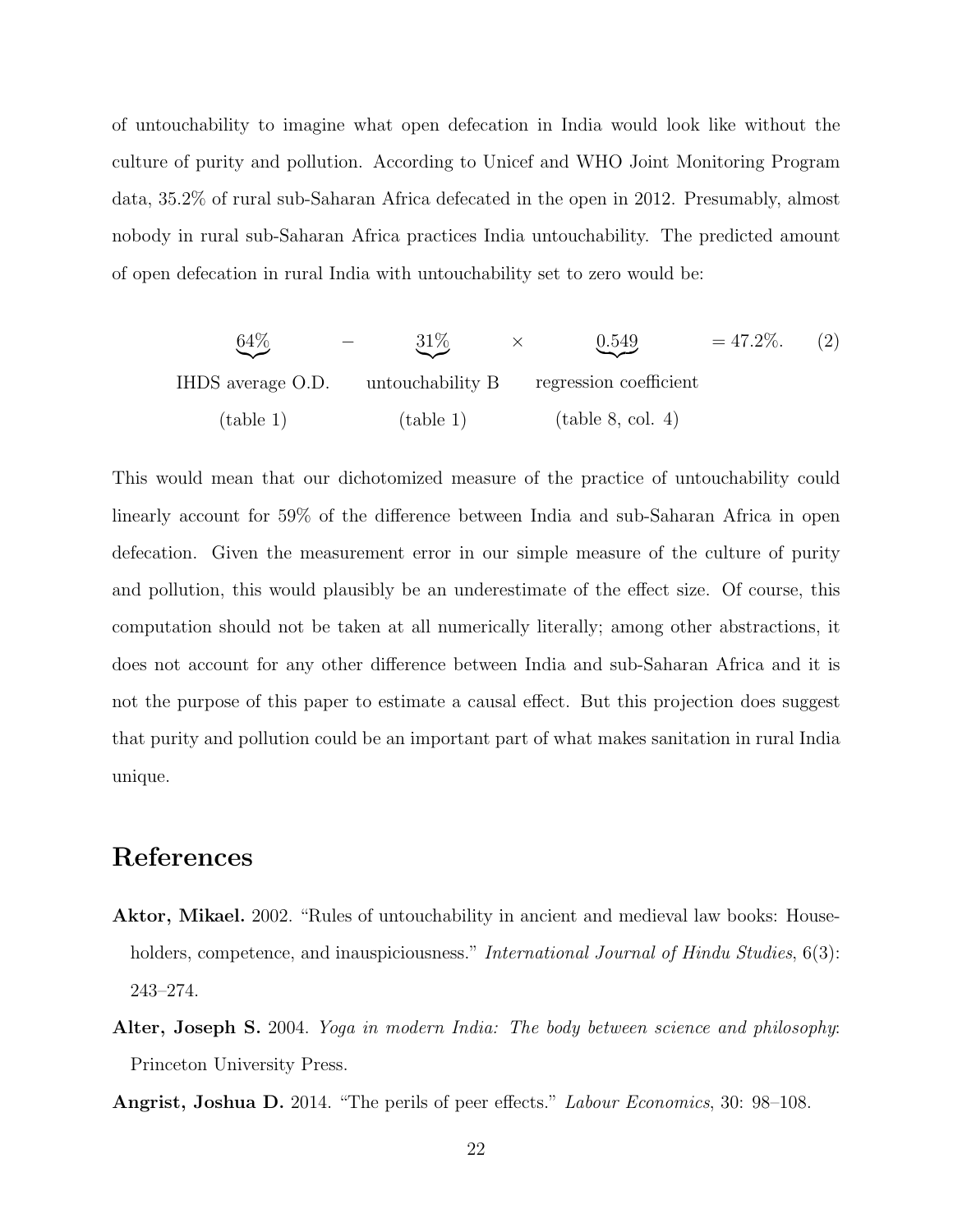- Angrist, Joshua D and Jorn-Steffen Pischke. 2010. "The Credibility Revolution in Empirical Economics: How Better Research Design is Taking the Con out of Econometrics." Journal of Economic Perspectives, 24(2): 3–30.
- Barnard, Sharmani, Parimita Routray, Fiona Majorin, Rachel Peletz, Sophie Boisson, Antara Sinha, and Thomas Clasen. 2013. "Impact of Indian Total Sanitation Campaign on Latrine Coverage and Use: A Cross-Sectional Study in Orissa Three Years following Programme Implementation." PLOS ONE.
- Bhalotra, Sonia, Christine Valente, and Arthur Van Soest. 2010. "The puzzle of Muslim advantage in child survival in India." Journal of Health Economics, 29(2): 191– 204.
- Cameron, Lisa, Manisha Shah, and Susan Olivia. 2013. "Impact Evaluation of a Large-Scale Rural Sanitation Project in Indonesia." Policy Research Working Paper 6360, World Bank.
- Clasen, Thomas, Sophie Boisson, Parimita Routray, Belen Torondel, Melissa Bell, Oliver Cumming, Jeroen Ensink, Matthew Freeman, Marion Jenkins, Mitsunori Odagiri et al.. 2014. "Effectiveness of a rural sanitation programme on diarrhoea, soil-transmitted helminth infection, and child malnutrition in Odisha, India: a cluster-randomised trial." The Lancet Global Health, 2(11): e645–e653.
- Coffey, Diane and Dean Spears. 2014. "How can a large sample survey monitor open defecation in rural India for the Swatch Bharat Abhiyan?" working paper, r.i.c.e.
- Coffey, Diane, Aashish Gupta, Payal Hathi, Nidhi Khurana, Dean Spears, Nikhil Srivastav, and Sangita Vyas. 2014. "Revealed preference for open defecation." Economic  $\mathcal C$  Political Weekly, 49(38): 43.
- Coffey, Diane, Aashish Gupta, Payal Hathi, Dean Spears, Nikhil Srivastav, and Sangita Vyas. 2015. "The puzzle of widespread open defecation in rural India: Evidence from new qualitative and quantitative data." working paper, r.i.c.e. (www.riceinstitute.org).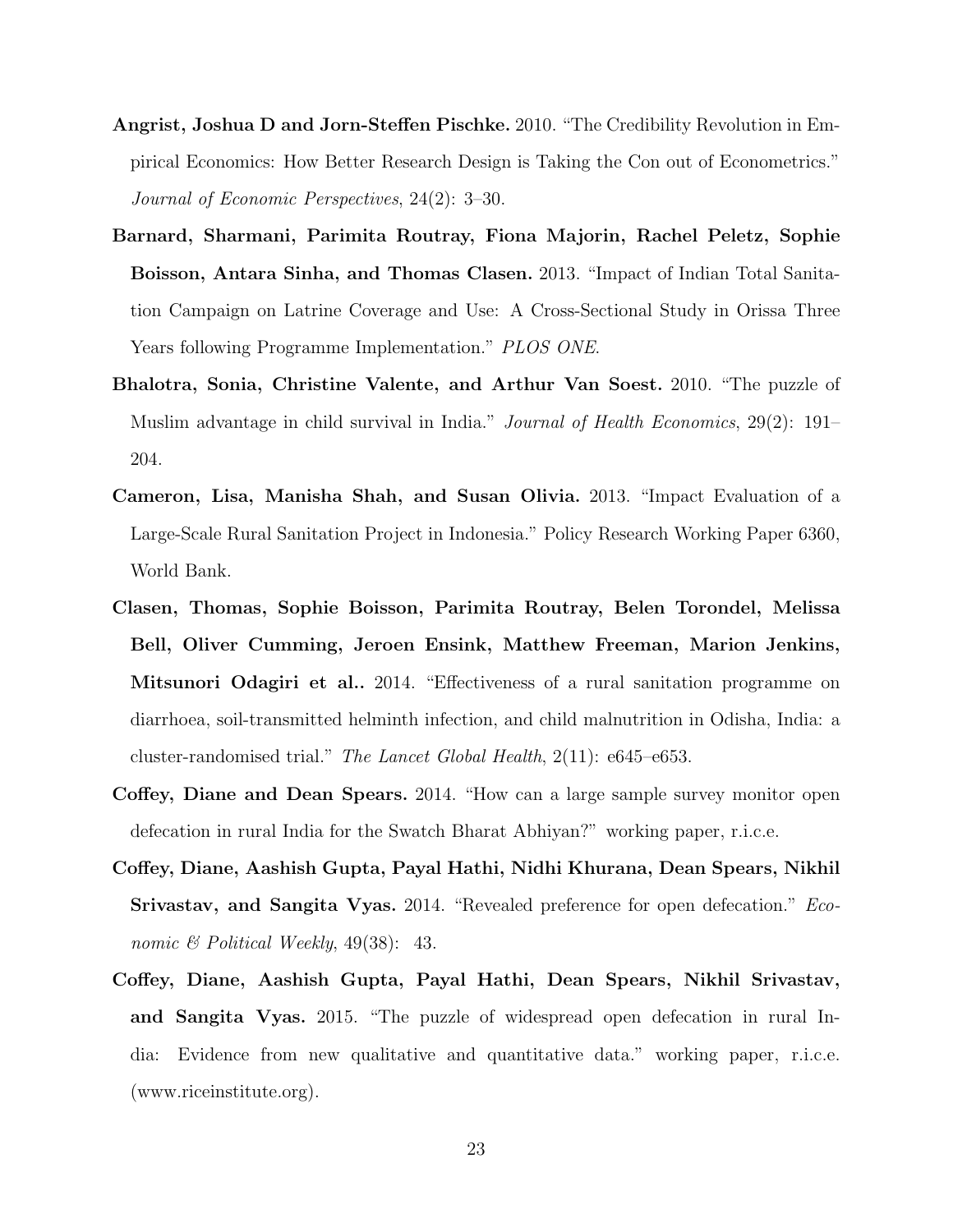- Currie, Janet and Tom Vogl. 2013. "Early-Life Health and Adult Circumstance in Developing Countries." Annual Review of Economics, 5(1): 1–36.
- Cutler, David, Winnie Fung, Michael Kremer, Monica Singhal, and Tom Vogl. 2010. "Early-life malaria exposure and adult outcomes: Evidence from malaria eradication in India." American Economic Journal: Applied Economics: 72–94.
- Desai, Sonalde, Amaresh Dubey, and Reeve Vanneman. 2005. "India Human Development Survey-II." computer file, University of Maryland and National Council of Applied Economic Research.
- Deshpande, Ashwini. 2011. The grammar of caste: economic discrimination in contemporary India: Oxford University Press.
- Deshpande, Ashwini and Dean Spears. 2016. "Who is the Identifiable Victim?: Caste and Charitable Giving in Modern India." Economic Development and Cultural Change.
- Duflo, Esther, Michael Greenstone, Raymond Guiteras, and Thomas Clasen. 2015. "Toilets Can Work: Short and Medium Run Health Impacts of Addressing Complementarities and Externalities in Water and Sanitation." working paper 21521, NBER.
- Gertler, Paul, Manisha Shah, Maria Laurz Alzua, Lisa Cameron, Sebastian Martinez, and Sumeet Patil. 2015. "How does health promotion work? Evidence from the dirty business of eliminating open defecation." working paper 20997, NBER.
- Geruso, Michael and Dean Spears. 2015. "Neighborhood Sanitation and Infant Mortality." working paper 21184, NBER.
- Guiteras, Raymond, James Levinsohn, and Ahmed Mushfiq Mobarak. 2015. "Encouraging sanitation investment in the developing world: A cluster-randomized trial." Science, 348(6237): 903–906.
- Hammer, Jeffrey S and Dean Spears. 2013. "Village sanitation and children's human capital: evidence from a randomized experiment by the Maharashtra government." Policy Research Working Paper 6580, World Bank.
- Hanna, Rema N and Leigh L Linden. 2012. "Discrimination in grading." American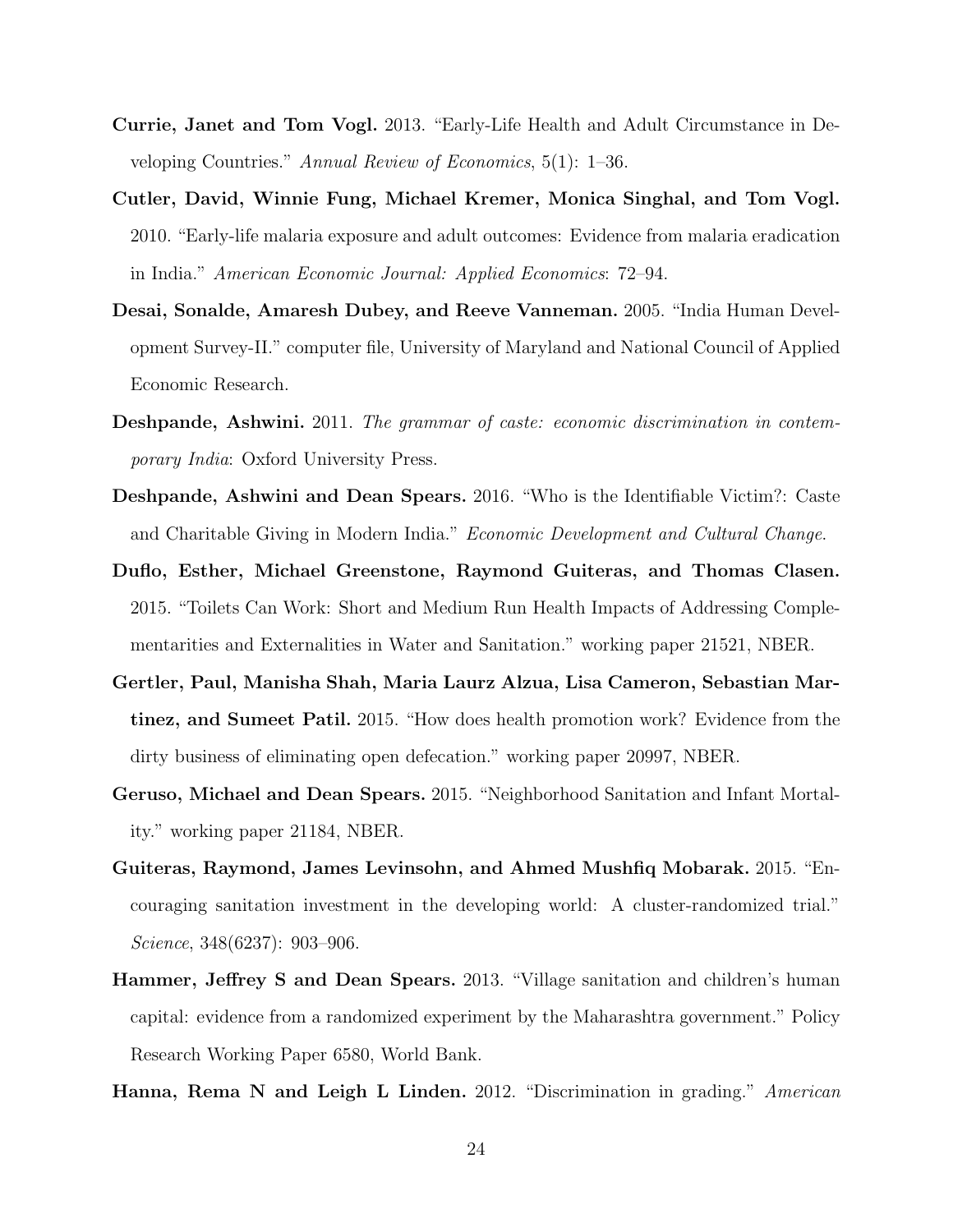Economic Journal: Economic Policy, 4(4): 146–168.

- Hnatkovska, Viktoria, Amartya Lahiri, and Sourabh Paul. 2012. "Castes and Labor Mobility." American Economic Journal: Applied Economics, 4(2): 274–307.
- Kijima, Yoko. 2006. "Caste and tribe inequality: evidence from India, 1983–1999." Economic Development and Cultural Change, 54(2): 369–404.
- Kumar, Manish, Rinku Murgai, and Dean Spears. 2015. "Access to water does not explain exceptionally common open defecation in India." working paper, World Bank.
- Lamba, Sneha and Dean Spears. 2013. "Caste, 'cleanliness' and cash: effects of castebased political reservations in Rajasthan on a sanitation prize." Journal of Development Studies, 49(11): 1592–1606.
- Patil, Sumeet R, Benjamin F Arnold, Alicia L Salvatore, Bertha Briceno, Sandipan Ganguly, John M Colford Jr, and Paul J Gertler. 2014. "The effect of India's total sanitation campaign on defecation behaviors and child health in rural Madhya Pradesh: a cluster randomized controlled trial." PLoS medicine, 11(8): e1001709.
- Routray, Parimita, Wolf-Peter Schmidt, Sophie Boisson, Thomas Clasen, and Marion W Jenkins. 2015. "Socio-cultural and behavioural factors constraining latrine adoption in rural coastal Odisha: an exploratory qualitative study." BMC public health, 15(1): 880.
- **Teltumbde, Anand.** 2014. "No Swachh Bharat without Annihilation of Caste." *Economic* and Political Weekly.
- Thorat, Amit and Omkar Joshi. 2015. "The Continuing Practice of Untouchability in India: Patterns and Mitigating Influences." India Human Development Study Working Paper 2015-03, NCAER.
- Thorat, Sukhadeo and Katherine S Newman. 2007. "Caste and economic discrimination: causes, consequences and remedies." Economic and Political Weekly: 4121–4124.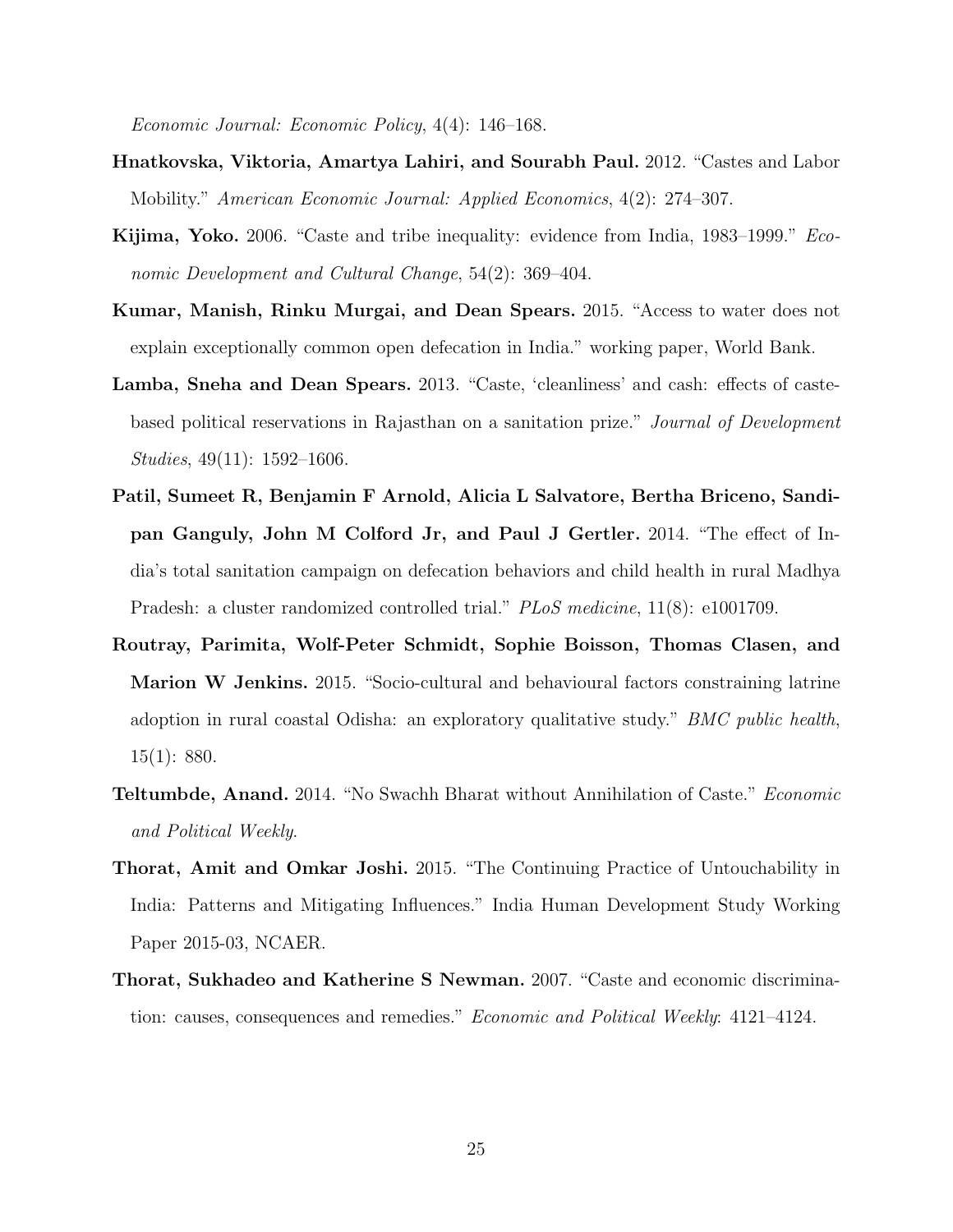

Figure 1: The puzzle: Open defecation in India in international comparison

Each observation represents one Demographic and Health Survey, which is a country in a year. Most of these surveys are from sub-Saharan Africa. All 77 surveys which observe toilet facilities, electrification, and ownership of radio, television, mobile phone, any phone, and refrigerator are included. The horizontal axis is the first principal component of the non-toilet assets. The four countries with higher unconditional rural open defecation than India are Benin, Burkina Faso, Namibia, and Niger, which collectively have a combined population less than 4% of that of India. The linear specification has an  $R^2$  of 15%; the log specification has an  $R<sup>2</sup>$  of 44%. Open defecation in India in 2005 was 61 percentage points greater than would be predicted by the first principal component of these assets in the log specification, which is the largest residual among these observations.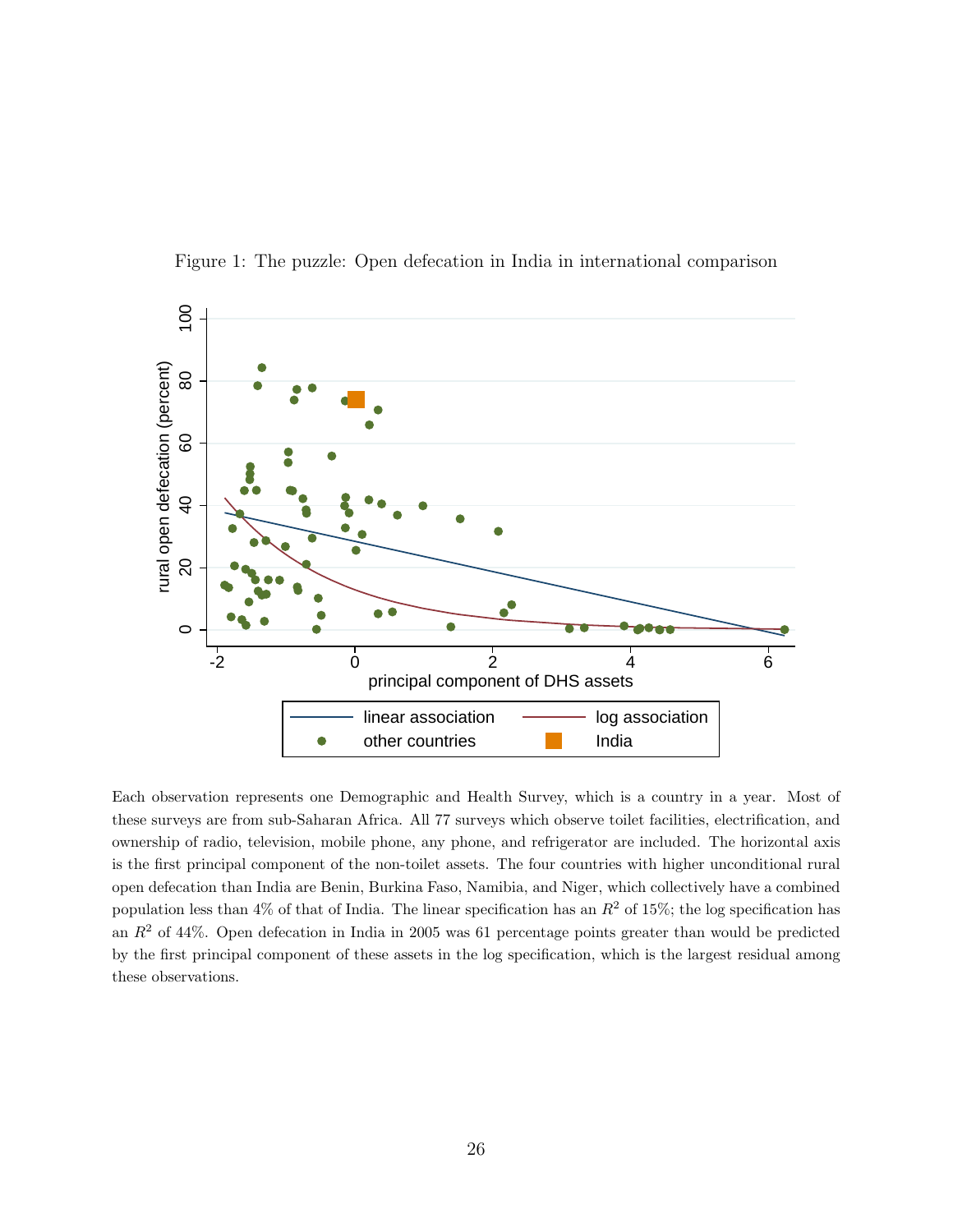

Figure 2: Household untouchability practice and open defecation, at all levels of consumption and education

Samples are split by untouchability B: reported practice of untouchability directly or of not allowing <sup>a</sup> Dalit in the kitchen.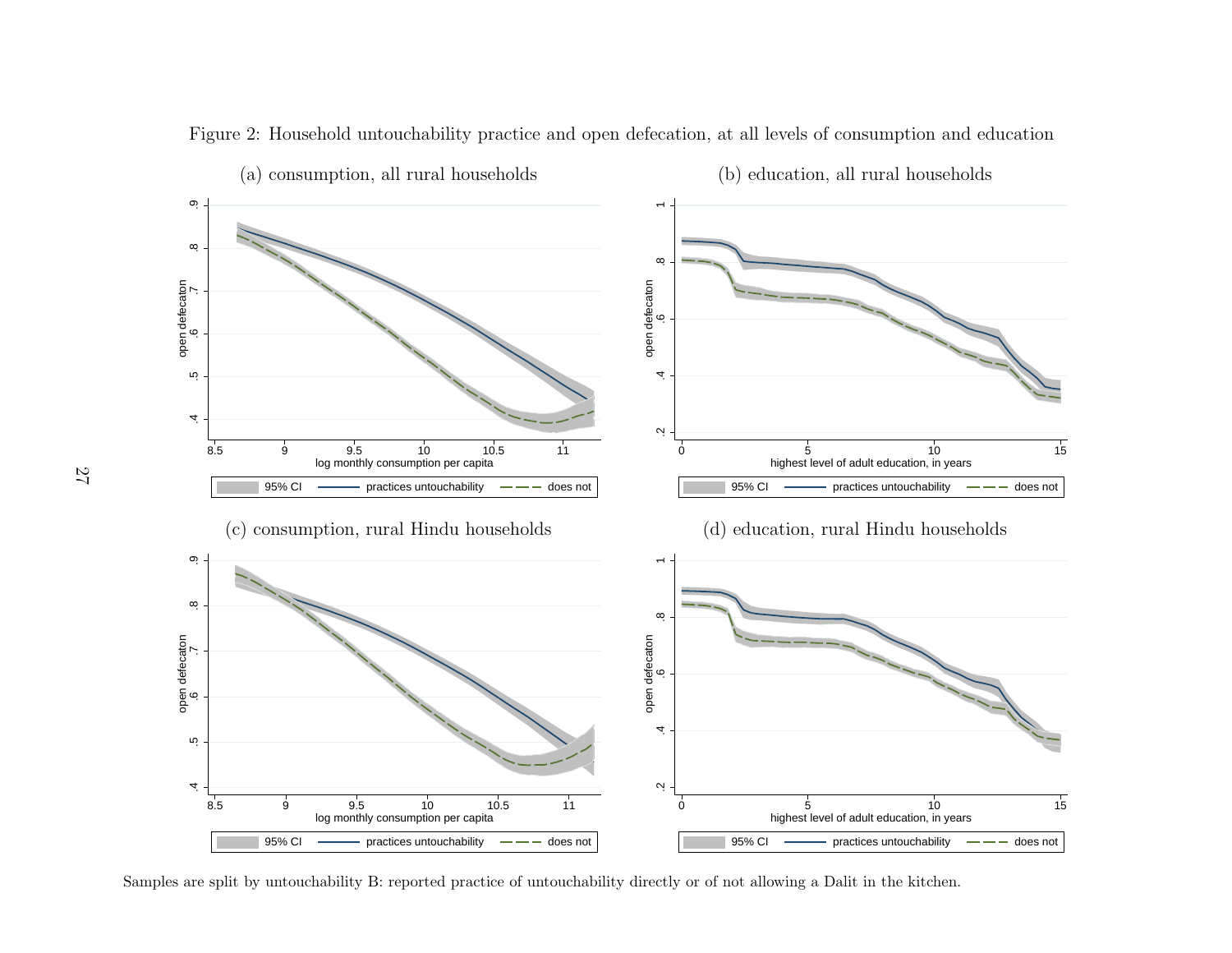

Figure 3: Village average untouchability practice and open defecation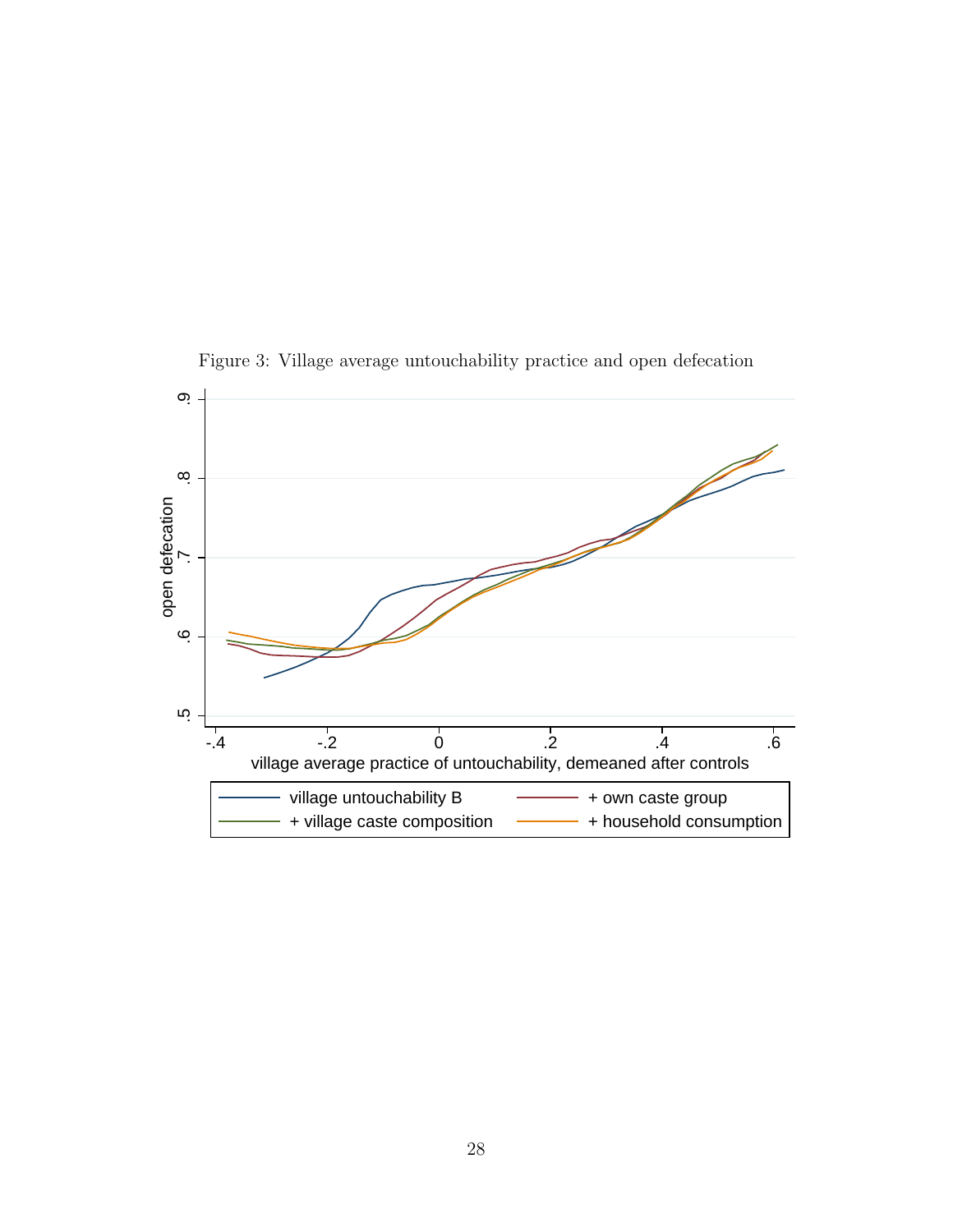

Figure 4: Local untouchability practice does not similarly predict other outcomes

Observations in this graph are the absolute value of t-statistics on village average practice of untouchability from 40 regressions of the form of equation 1 with each named variable substituted in turn for the dependent variable.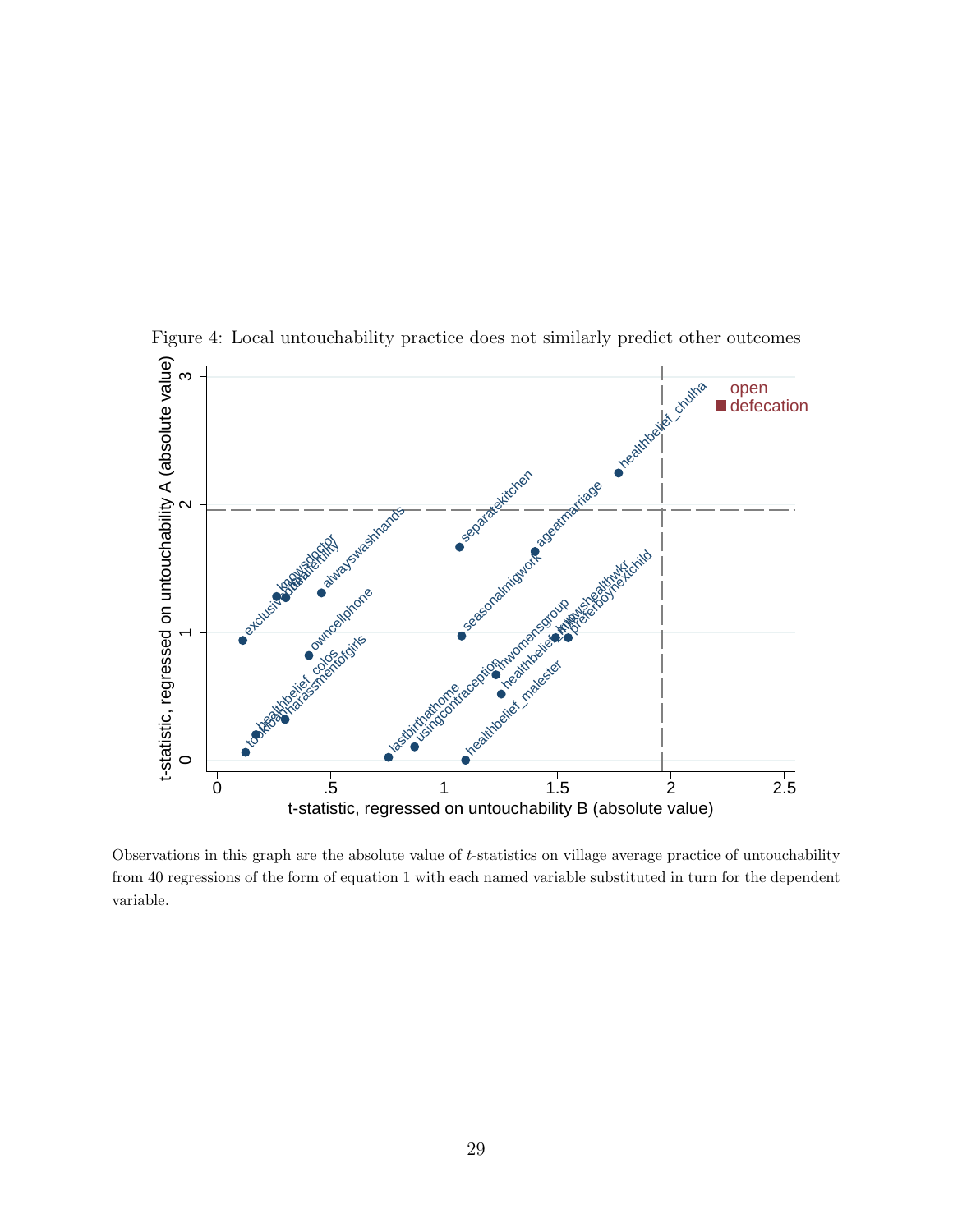|                             | $\mathbf{r}$ and $\mathbf{r}$ . Summary statistics, $\mathbf{r}$ , $\mathbf{r}$ |        |                        |                          |                          |                        |                |  |  |
|-----------------------------|---------------------------------------------------------------------------------|--------|------------------------|--------------------------|--------------------------|------------------------|----------------|--|--|
|                             |                                                                                 |        |                        | untouchability A: $24\%$ | untouchability B: $31\%$ |                        |                |  |  |
|                             | mean                                                                            | yes    | $\mathop{\mathrm{no}}$ | $t$ -statistic           | yes                      | $\mathbf{n}\mathbf{o}$ | $t$ -statistic |  |  |
| open defecation             | 0.64                                                                            | 0.71   | 0.62                   | 6.57                     | 0.71                     | 0.61                   | 6.82           |  |  |
|                             |                                                                                 |        |                        |                          |                          |                        |                |  |  |
| consumption per capita      | 21,511                                                                          | 20,339 | 21,873                 | $-2.60$                  | 20,784                   | 21,830                 | $-1.86$        |  |  |
| In (consumption per capita) | 9.73                                                                            | 9.69   | 9.74                   | $-2.36$                  | 9.70                     | 9.74                   | $-1.55$        |  |  |
| own or cultivate land       | 0.61                                                                            | 0.73   | 0.57                   | 11.33                    | 0.72                     | 0.56                   | 12.54          |  |  |
| household size              | 4.77                                                                            | 4.91   | 4.73                   | 3.01                     | 4.93                     | 4.70                   | 4.23           |  |  |
| any literate adult          | 0.75                                                                            | 0.73   | 0.75                   | $-2.55$                  | 0.74                     | 0.75                   | $-1.30$        |  |  |
| any primary schooled adult  | 0.68                                                                            | 0.66   | 0.68                   | $-1.44$                  | 0.68                     | 0.68                   | 0.04           |  |  |
| men read newspaper          | 0.41                                                                            | 0.40   | 0.41                   | $-0.60$                  | 0.41                     | 0.41                   | 0.31           |  |  |
| women read newspaper        | 0.19                                                                            | 0.16   | 0.20                   | $-3.39$                  | 0.16                     | 0.20                   | $-3.11$        |  |  |
|                             |                                                                                 |        |                        |                          |                          |                        |                |  |  |
| Hindu                       | 0.84                                                                            | 0.93   | 0.82                   | 9.23                     | 0.92                     | 0.81                   | 8.86           |  |  |
| Muslim                      | 0.10                                                                            | 0.05   | 0.11                   | $-6.09$                  | 0.06                     | 0.12                   | $-5.47$        |  |  |
| Brahmin caste               | 0.04                                                                            | 0.09   | 0.03                   | 8.08                     | 0.08                     | 0.02                   | 8.38           |  |  |
| OBC                         | 0.42                                                                            | 0.52   | 0.39                   | 7.83                     | 0.53                     | 0.37                   | 9.28           |  |  |
| Scheduled Caste/Dalit       | $0.24\,$                                                                        | 0.12   | 0.27                   | $-10.48$                 | 0.13                     | 0.28                   | $-11.14$       |  |  |
| Scheduled Tribe/Adivasi     | 0.11                                                                            | 0.08   | 0.12                   | $-3.02$                  | 0.08                     | 0.12                   | $-2.93$        |  |  |
|                             |                                                                                 |        |                        |                          |                          |                        |                |  |  |
| northern plains state       | 0.37                                                                            | 0.60   | 0.30                   | 14.13                    | 0.58                     | 0.28                   | 14.29          |  |  |
| southern state              | 0.21                                                                            | 0.10   | 0.24                   | $-8.53$                  | 0.12                     | 0.24                   | $-6.51$        |  |  |
|                             |                                                                                 |        |                        |                          |                          |                        |                |  |  |
| $n$ rural households        | 27,322                                                                          | 6,507  | 20,815                 |                          | 8,681                    | 18,642                 |                |  |  |

Table 2: Summary statistics, IHDS 2012

t-statistic tests whether the mean is the same for households that do and do not report practicing untouchability; standard errors clustered by survey PSU. "Untouchability A" is reporting practicing untouchability; "Untouchability B" is "Untouchability A" or reporting not allowing a dalit into the kitchen.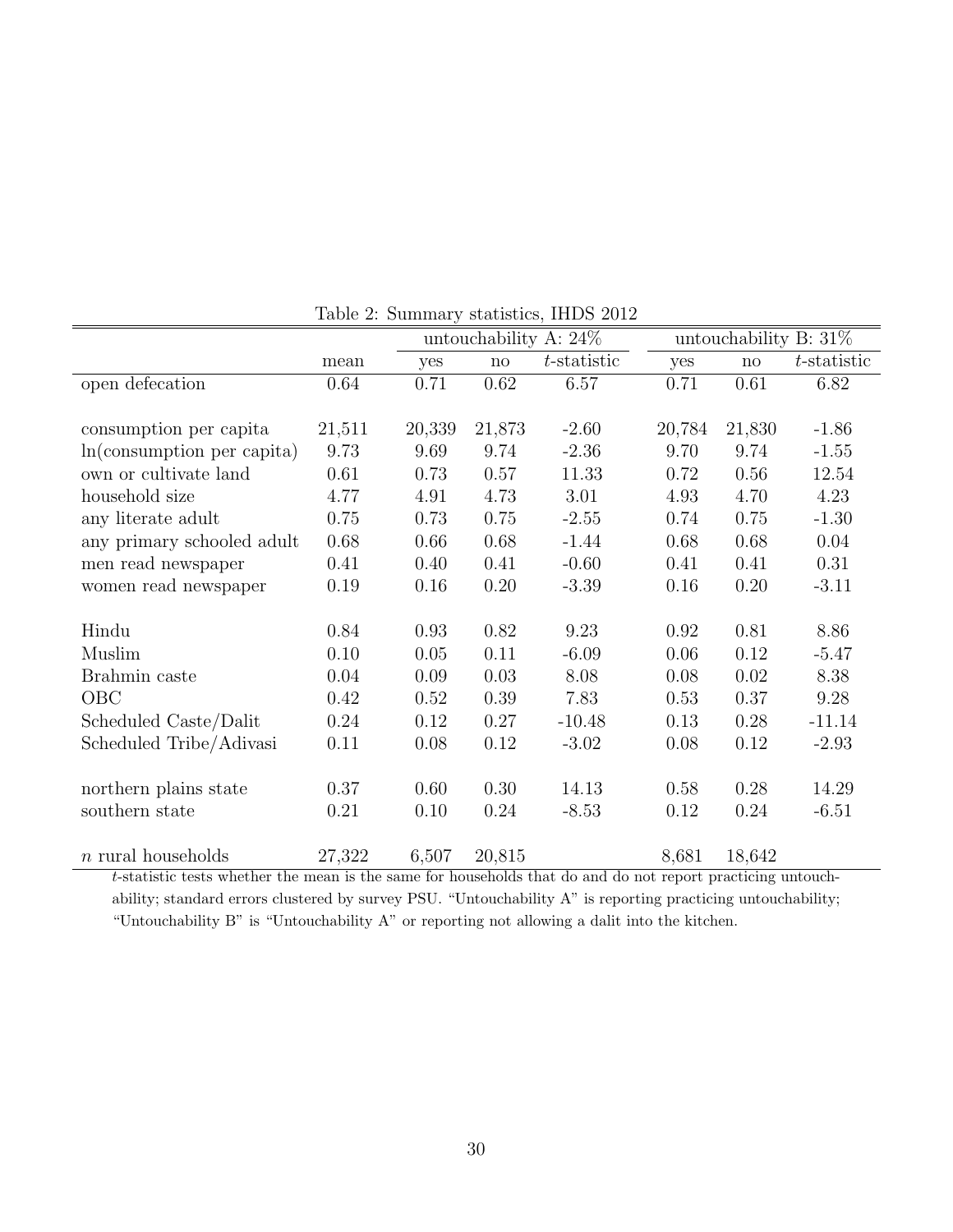| Table 3: Main result: Open defecation among rural households and village untouchability practice, IHDS 2012 |             |             |            |                    |            |            |                    |             |
|-------------------------------------------------------------------------------------------------------------|-------------|-------------|------------|--------------------|------------|------------|--------------------|-------------|
|                                                                                                             | (1)         | (2)         | (3)        | $\left( 4\right)$  | (5)        | (6)        | (7)                | (8)         |
| sample:                                                                                                     | full        | full        | full       | full               | full       | full       | Hindu              | Hindu       |
|                                                                                                             |             |             |            |                    |            |            |                    |             |
| Panel A: Untouchability A (directly reported)                                                               |             |             |            |                    |            |            |                    |             |
| household untouchability                                                                                    | $0.0967***$ | $0.0879***$ | $-0.00662$ | $0.0196^{\dagger}$ | 0.0000556  | $-0.00276$ | $0.0195^{\dagger}$ | $-0.000236$ |
|                                                                                                             | (0.0147)    | (0.0136)    | (0.0102)   | (0.0102)           | (0.0101)   | (0.00961)  | (0.0108)           | (0.0107)    |
| village untouchability <sup><math>-i</math></sup>                                                           |             |             | $0.336***$ | $0.233***$         | $0.182***$ | $0.0743**$ | $0.228***$         | $0.178***$  |
|                                                                                                             |             |             | (0.0335)   | (0.0320)           | (0.0315)   | (0.0267)   | (0.0336)           | (0.0334)    |
|                                                                                                             |             |             |            |                    |            |            |                    |             |
| Panel B: Untouchability B (directly reported or kitchen)                                                    |             |             |            |                    |            |            |                    |             |
| household untouchability                                                                                    | $0.0986***$ | $0.0929***$ | $-0.00926$ | $0.0232*$          | 0.00812    | 0.00513    | $0.0208^{\dagger}$ | 0.00594     |
|                                                                                                             | (0.0144)    | (0.0135)    | (0.0101)   | (0.0102)           | (0.00994)  | (0.00942)  | (0.0110)           | (0.0107)    |
| village untouchability <sup><math>-i</math></sup>                                                           |             |             | $0.303***$ | $0.205***$         | $0.166***$ | $0.0586*$  | $0.208***$         | $0.169***$  |
|                                                                                                             |             |             | (0.0307)   | (0.0295)           | (0.0287)   | (0.0264)   | (0.0312)           | (0.0307)    |
|                                                                                                             |             |             |            |                    |            |            |                    |             |
| $\ln$ (consumption/capita) <sup>3</sup>                                                                     |             |             |            |                    |            |            |                    |             |
| own caste group $\times$ religion                                                                           |             |             |            |                    |            |            | $\checkmark$       |             |
| extended controls                                                                                           |             |             |            |                    |            |            |                    |             |
| state fixed effects                                                                                         |             |             |            |                    |            |            |                    |             |
|                                                                                                             |             |             |            |                    |            |            |                    |             |
| $n$ (rural households)                                                                                      | 27,320      | 27,320      | 27,320     | 27,320             | 27,320     | 27,320     | 22,833             | 22833       |

The dependent variable is an indicator for the household reporting open defecation. Village untouchability<sup> $-i$ </sup> is the fraction of household's other than the respondent's who report practicing untouchability, in the respondent's village. Monthly consumption per capita is included as <sup>a</sup> cubic polynomial. "Extended controls" are household size in persons, whether the household owns or cultivates land, whether the household has <sup>a</sup> literate member, the educational achievement of the head of the household, the education of the head of the household's father, and four sets of indicators for whether men and women listen to the radio or read the newspaper sometimes or regularly; each extended control variable is entered fully non-parametrically as <sup>a</sup> set of separate indicators for each level or count of the variable. Standard errors clustered by village in parentheses; †  $p < 0.10, * p < 0.05, ** p < 0.01, *** p < 0.001.$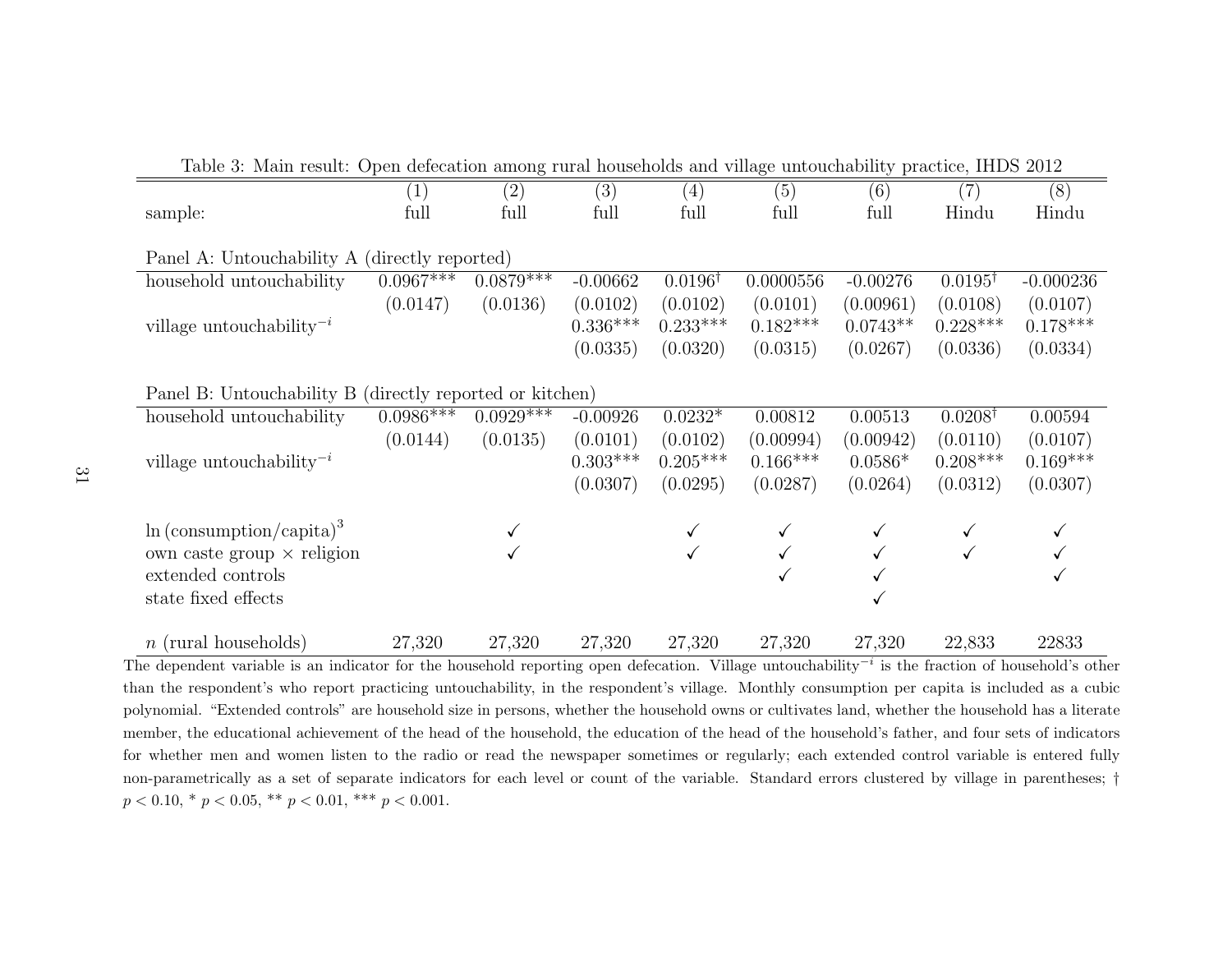| Table 4. Ontouchability and vinage-icvel change in open delection, 2000 to 2012           |                          |                           |              |                                                                 |  |  |  |
|-------------------------------------------------------------------------------------------|--------------------------|---------------------------|--------------|-----------------------------------------------------------------|--|--|--|
|                                                                                           | (3)<br>(2)<br>(4)<br>(1) |                           |              |                                                                 |  |  |  |
|                                                                                           |                          |                           |              | change in village open defecation (percent decrease)            |  |  |  |
|                                                                                           |                          |                           |              |                                                                 |  |  |  |
| village untouchability practice, 2012                                                     | $13.09**$                | $12.59**$                 | $13.46**$    | $15.50***$                                                      |  |  |  |
|                                                                                           | (4.282)                  | (4.398)                   | (4.634)      | (4.519)                                                         |  |  |  |
| village average consumption change                                                        |                          | 6.574                     | 6.591        | 6.333                                                           |  |  |  |
|                                                                                           |                          | (4.360)                   | (4.344)      | (4.230)                                                         |  |  |  |
| village open defecation, 2005                                                             |                          |                           | $-5.317$     | $-23.24^{\dagger}$                                              |  |  |  |
|                                                                                           |                          |                           | (10.08)      | (11.89)                                                         |  |  |  |
| caste $&$ religious composition                                                           |                          |                           |              | $F_{7,1317} = 6.35$                                             |  |  |  |
|                                                                                           |                          |                           |              | p < 0.001                                                       |  |  |  |
| constant                                                                                  |                          | $-22.57***$ $-24.39***$   | $-20.64*$    | 733.7**                                                         |  |  |  |
|                                                                                           |                          | $(2.087)$ $(2.219)$       | (8.570)      | (272.4)                                                         |  |  |  |
|                                                                                           |                          |                           |              |                                                                 |  |  |  |
| $n$ (rural villages)<br>$\sqrt{1}$ 1 1 $\sqrt{1}$ 1 $\sqrt{1}$ 1 $\sqrt{1}$<br>$\cdot$ 11 | 1,329<br>$\blacksquare$  | 1,329<br>$\mathfrak{c}$ 1 | 1,329<br>111 | 1,329<br>$\mathbf{r}$<br>$\mathbf{1}$ $\mathbf{c}$ $\mathbf{r}$ |  |  |  |

Table 4: Untouchability and village-level change in open defecation, 2005 to 2012

The dependent variable is the village-level reduction in the fraction of households reporting open defecation, as a percent of the initial fraction of households defecating in the open. "Village untouchability practice, 2012" is the fraction of the village reporting practicing untouchability B (directly reported or kitchen); untouchability was not observed in the 2005 IHDS. Consumption change from 2005 to 2012 is in units of ln of rupees per month per capita. "Caste and religious composition" is a set of measures of the fraction of households in the PSU in each of eight groups: Brahmin, other forward caste, OBC, Dalit, Adivasi, Muslim, a group for Sikh or Jain, and Christian, with the first four caste groups defined by the IHDS to be subsets of the 84% of rural households which are Hindu. Robust standard errors in parentheses (data are collapsed by cluster);  $\dagger$   $p < 0.10$ ,  $*$   $p < 0.05$ ,  $**$   $p < 0.01$ ,  $***$   $p < 0.001$ .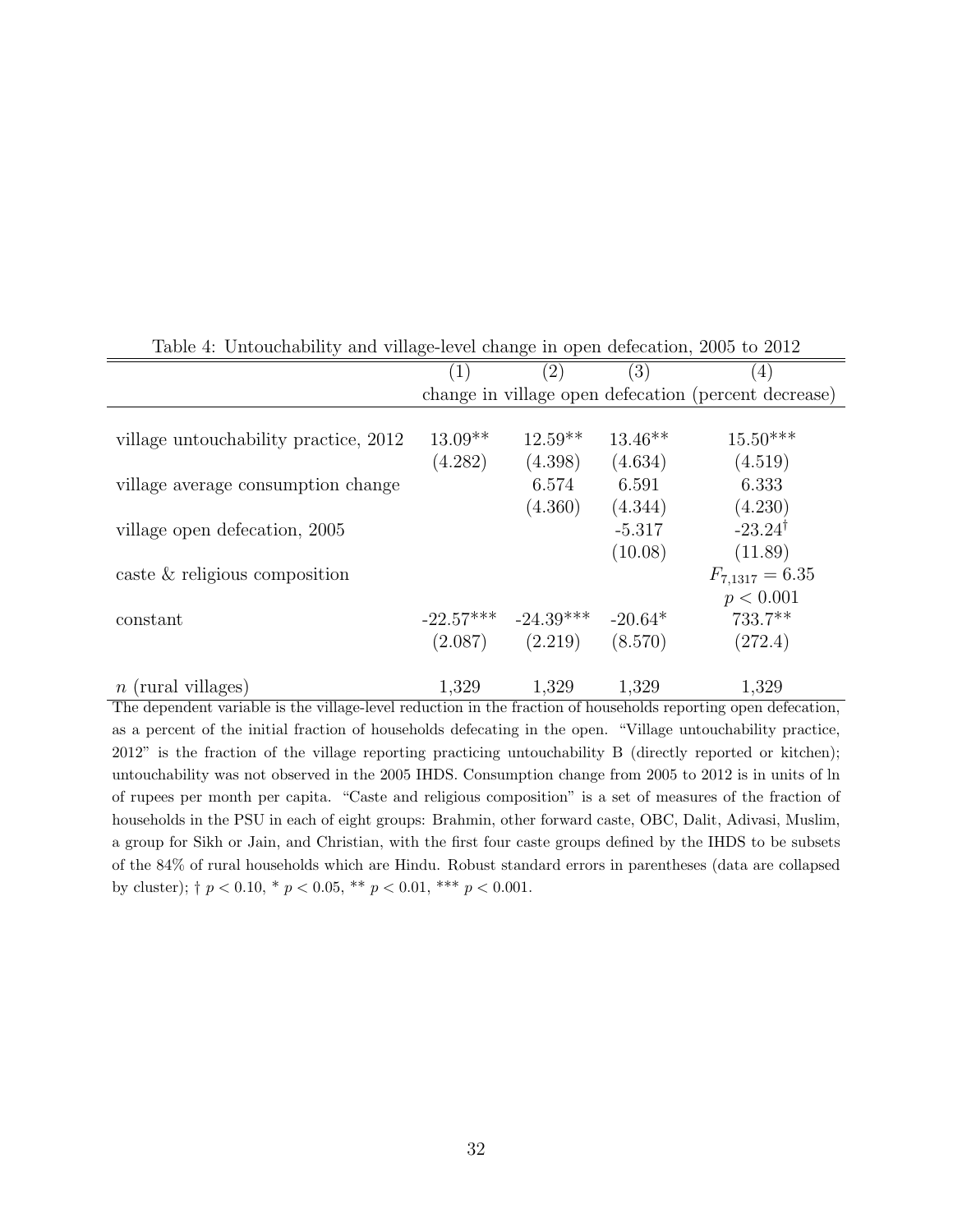| Table 5: Village practice of untouchability is, if anything, correlated with correct health beliefs |                    |                                                    |             |            |                    |                         |  |
|-----------------------------------------------------------------------------------------------------|--------------------|----------------------------------------------------|-------------|------------|--------------------|-------------------------|--|
|                                                                                                     |                    | (2)                                                | (3)         | (4)        | (5)                | (6)                     |  |
| correct about:                                                                                      | chulha smoke       | diarrhea hydration malaria cause milk in pregnancy |             |            | male sterilizaton  | colostrum               |  |
| Panel A: Untouchability A (Direct household report)                                                 |                    |                                                    |             |            |                    |                         |  |
| village untouchability <sup>-i</sup>                                                                | $0.0579*$          | $0.128**$                                          | $0.187***$  | $-0.0212$  | 0.000190           | 0.00587                 |  |
|                                                                                                     | (0.0258)           | (0.0394)                                           | (0.0268)    | (0.0407)   | (0.0470)           | (0.0288)                |  |
| household untouchability                                                                            | $-0.00292$         | 0.00976                                            | $-0.0227*$  | $-0.00452$ | 0.00160            | 0.0128                  |  |
|                                                                                                     | (0.0104)           | (0.0139)                                           | (0.0108)    | (0.0115)   | (0.0152)           | (0.00977)               |  |
| $n$ (female respondents)                                                                            | 22,811             | 22,817                                             | 22,811      | 22,057     | 18,207             | 22,814                  |  |
| Panel B: Untouchability B (Direct household report or kitchen)                                      |                    |                                                    |             |            |                    |                         |  |
| village untouchability <sup><math>-i</math></sup><br>33                                             | $0.0433^{\dagger}$ | $0.155***$                                         | $0.186***$  | 0.0464     | 0.0442             | $-0.00458$              |  |
|                                                                                                     | (0.0245)           | (0.0375)                                           | (0.0247)    | (0.0371)   | (0.0404)           | (0.0268)                |  |
| household untouchability                                                                            | $-0.0117$          | 0.00540                                            | $-0.0209*$  | $-0.00172$ | 0.0102             | 0.00592                 |  |
|                                                                                                     | (0.00940)          | (0.0142)                                           | (0.00946)   | (0.0114)   | (0.0147)           | (0.00903)               |  |
| $n$ (female respondents)                                                                            | 22,812             | 22,818                                             | 22,812      | 22,058     | 18,208             | 22,815                  |  |
| Panel C: Open defecation behavior and health beliefs                                                |                    |                                                    |             |            |                    |                         |  |
| open defecation                                                                                     | 0.0000237          | $-0.0221$                                          | $-0.000944$ | 0.00587    | $0.0339^{\dagger}$ | $-0.042\overline{6***}$ |  |
|                                                                                                     | (0.0100)           | (0.0136)                                           | (0.00961)   | (0.0125)   | (0.0174)           | (0.00871)               |  |
| $n$ (female respondent)                                                                             | 22,924             | 22,930                                             | 22,924      | 22,167     | 18,291             | 22,927                  |  |

Each column by panel combination is a separate regression. Each dependent variable is an indicator for the adult woman respondent correctly answering the question about that column's health belief. Village untouchability<sup></sup> report practicing untouchability, in the respondent's village. Open defecation is an indicator at the household level. Each regression includes the most complete set of controls from main results table 3: consumption as <sup>a</sup> cubic polynomial, caste by religion indicators, state fixed effects, and the set of extended controls. Standard errors clustered by village in parentheses;  $\dagger$   $p$  < 0.10, \*  $p$  < 0.05, \*\*  $p$  < 0.01, \*\*\*  $p$  < 0.001.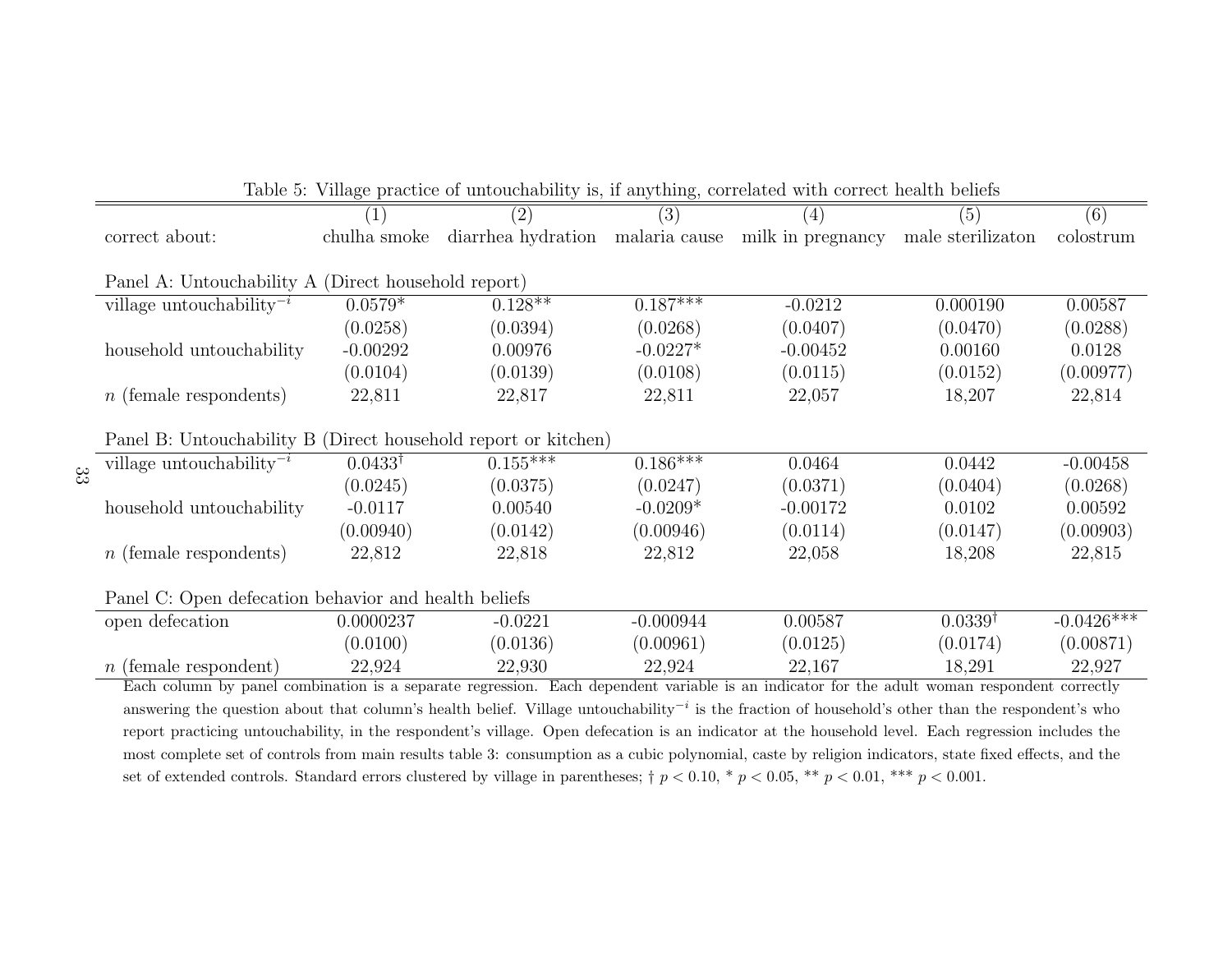Table 6: Household practice of untouchability is positively associated with knowing doctor

|                                                                                              | (1)                | (2)                                                      | $\left( 3\right)$ |                                              |
|----------------------------------------------------------------------------------------------|--------------------|----------------------------------------------------------|-------------------|----------------------------------------------|
| dependent variable:                                                                          |                    |                                                          |                   | knows doctor among relatives/caste/community |
| household practices untouchability                                                           | $0.0172^{\dagger}$ | $0.0163^{\dagger}$<br>$(0.0101)$ $(0.00977)$ $(0.00876)$ | $0.0231**$        | $0.0250**$<br>(0.00907)                      |
| $\ln$ (consumption) <sup>3</sup><br>own caste group $\times$ religion<br>state fixed effects |                    |                                                          |                   |                                              |
| $n$ (rural households)<br>sample:                                                            | 27,261<br>full     | 27,261<br>full                                           | 27,261<br>full    | 22,800<br>Hindu                              |

The dependent variable is an indicator for the household respondent answering yes to "Do you or any members of your household have personal acquaintance" with a doctor "among your relatives/caste/community;" the mean of this variable is 0.167. Untouchability is version B: reported or kitchen. Standard errors clustered by village in parentheses;  $\dagger$   $p$  < 0.10, \*  $p$  < 0.05, \*\*  $p$  < 0.01, \*\*\*  $p$  < 0.001.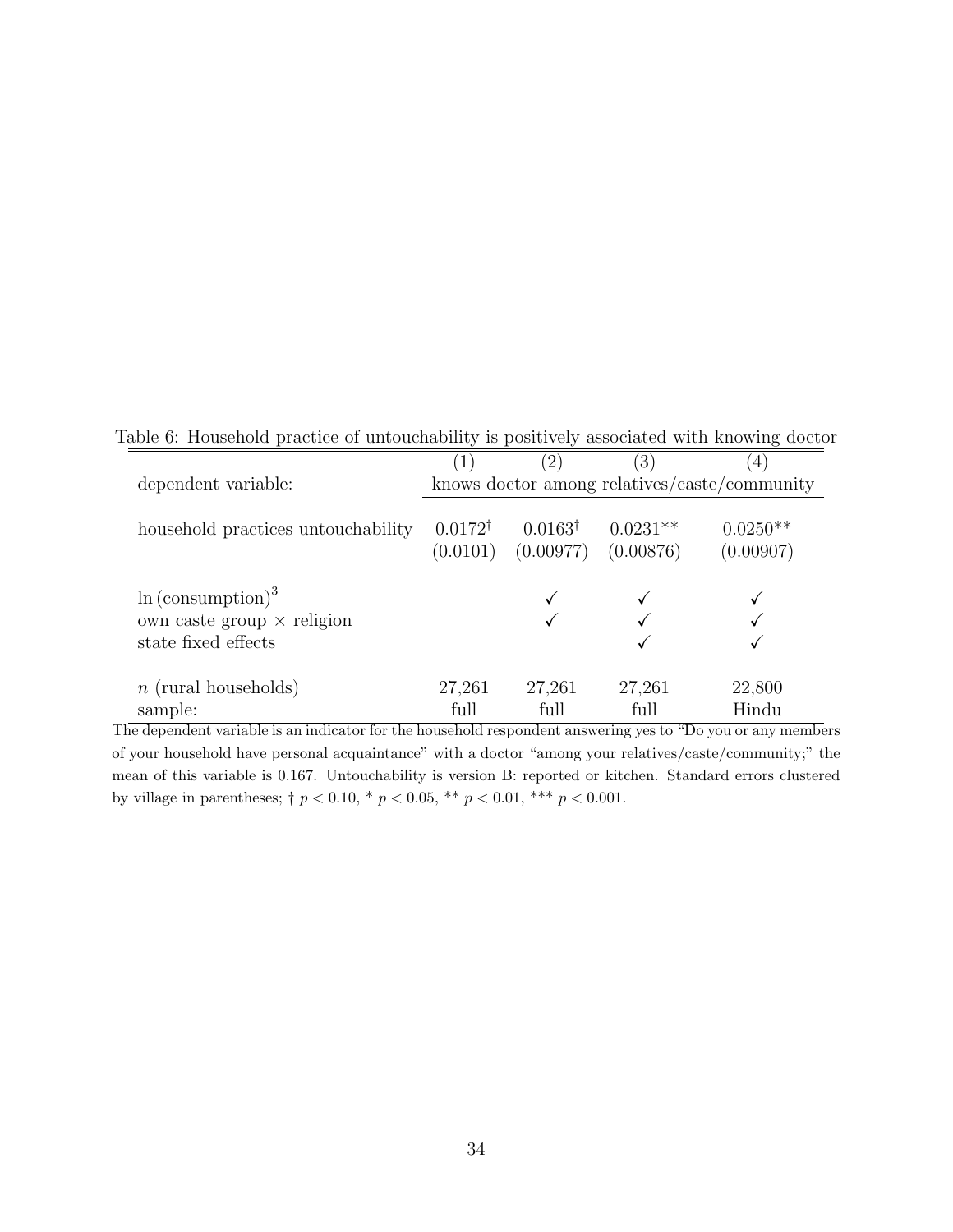|                                 |            |                                               | Table 1. Controls for health beliefs predict saliffation, but do not change main result |           |              |                     |  |  |  |  |  |
|---------------------------------|------------|-----------------------------------------------|-----------------------------------------------------------------------------------------|-----------|--------------|---------------------|--|--|--|--|--|
|                                 | (1)        | (2)                                           | (3)                                                                                     | (4)       | (5)          | (6)                 |  |  |  |  |  |
|                                 |            | dependent variable: household open defecation |                                                                                         |           |              |                     |  |  |  |  |  |
|                                 |            |                                               |                                                                                         |           |              |                     |  |  |  |  |  |
| village untouchability $A^{-i}$ | $0.0743**$ | $0.0739**$                                    | $0.0732*$                                                                               |           |              |                     |  |  |  |  |  |
|                                 | (0.0267)   | (0.0285)                                      | (0.0285)                                                                                |           |              |                     |  |  |  |  |  |
| household untouchability A      | $-0.00276$ | $-0.000502$                                   | 0.000161                                                                                |           |              |                     |  |  |  |  |  |
|                                 | (0.00961)  | (0.0107)                                      | (0.0107)                                                                                |           |              |                     |  |  |  |  |  |
| village untouchability $B^{-i}$ |            |                                               |                                                                                         | $0.0586*$ | $0.0569*$    | $0.0565*$           |  |  |  |  |  |
|                                 |            |                                               |                                                                                         | (0.0264)  | (0.0282)     | (0.0282)            |  |  |  |  |  |
| household untouchability B      |            |                                               |                                                                                         | 0.00513   | 0.0119       | 0.0126              |  |  |  |  |  |
|                                 |            |                                               |                                                                                         | (0.00942) | (0.0106)     | (0.0106)            |  |  |  |  |  |
| health beliefs                  |            |                                               | $F_5 = 5.61$ $F_5 = 5.57$                                                               |           | $F_5 = 5.61$ | $F_5 = 5.60$        |  |  |  |  |  |
|                                 |            | p < 0.0001                                    | p < 0.0001                                                                              |           | p < 0.0001   | p < 0.0001          |  |  |  |  |  |
| doctor social contact           |            |                                               | $-0.0250^{\dagger}$                                                                     |           |              | $-0.0259^{\dagger}$ |  |  |  |  |  |
|                                 |            |                                               | (0.0140)                                                                                |           |              | (0.0141)            |  |  |  |  |  |
| other health social contact     |            |                                               | 0.00869                                                                                 |           |              | 0.00861             |  |  |  |  |  |
|                                 |            |                                               | (0.0143)                                                                                |           |              | (0.0143)            |  |  |  |  |  |
| all controls from table 3       | ✓          |                                               | $\checkmark$                                                                            |           |              | ✓                   |  |  |  |  |  |
|                                 |            |                                               |                                                                                         |           |              |                     |  |  |  |  |  |
| $n$ (rural households)          | 27,320     | 22,016                                        | 22,016                                                                                  | 27,320    | 22,017       | 22,017              |  |  |  |  |  |

Table 7: Controls for health beliefs predict sanitation, but do not change main result

The dependent variable is an indicator for household open defecation. Village untouchability<sup> $-i$ </sup> is the fraction of household's other than the respondent's who report practicing untouchability, in the respondent's village. Open defecation is an indicator at the household level. "Health beliefs" is the set of dependent variables from table 5. "Doctor social contact" and "other health social contact" are indicators for the household reporting knowing somebody in their family, caste, or community, as in table 6. Each regression includes the most complete set of controls from main results table 3: consumption as a cubic polynomial, caste by religion indicators, state fixed effects, and the set of extended controls. The regressions in columns 1 and 4 are identical to those in panels A and B of column 6 of table 3. Standard errors clustered by village in parentheses;  $\uparrow p < 0.10$ ,  $\ast p < 0.05$ ,  $\ast \ast p < 0.01$ ,  $\ast \ast \ast p < 0.001$ .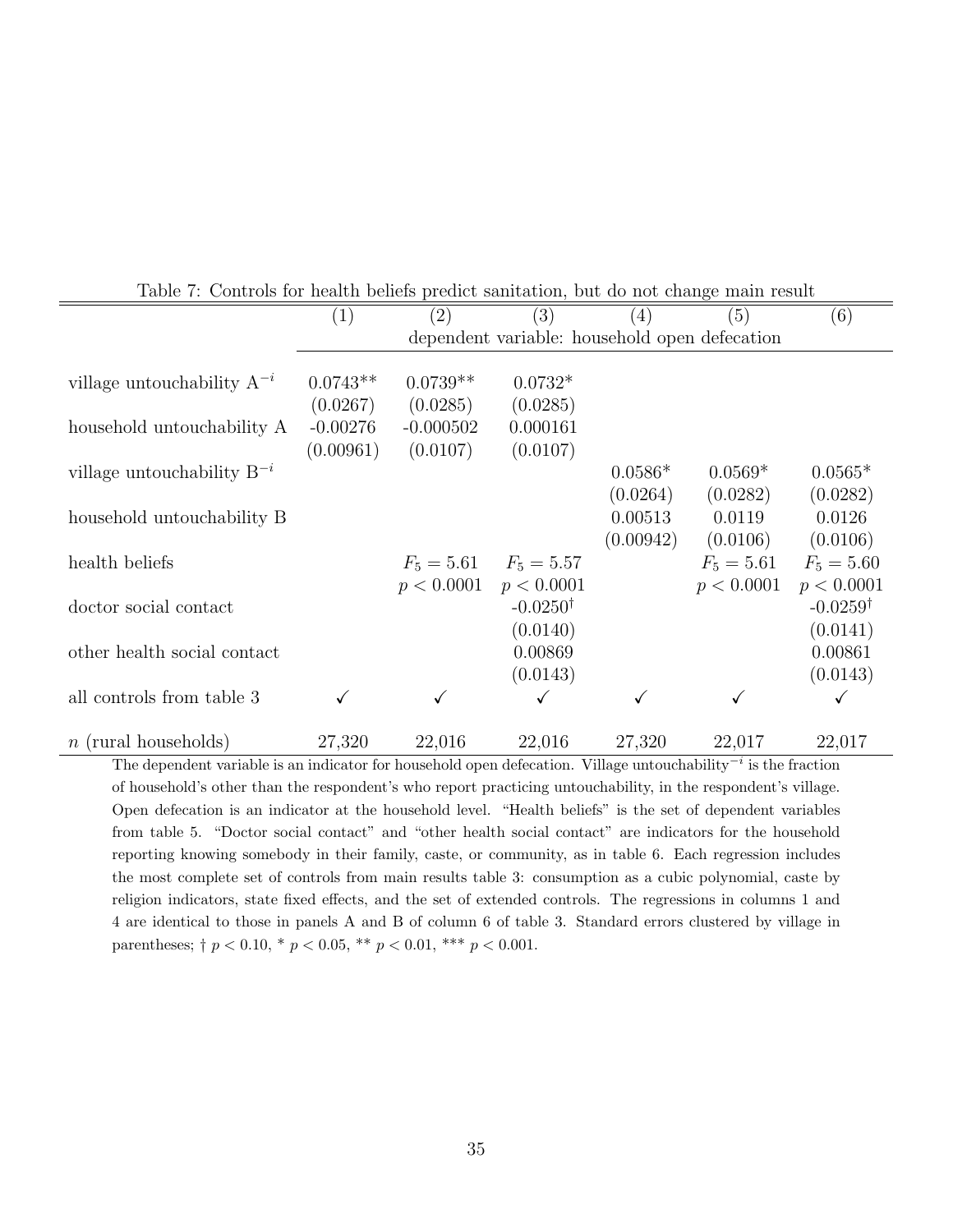|                                | (1)                                                    | (2)         | (3)                                 | (4)        | (5)        |  |  |
|--------------------------------|--------------------------------------------------------|-------------|-------------------------------------|------------|------------|--|--|
|                                | fraction of rural households that defecate in the open |             |                                     |            |            |  |  |
|                                |                                                        |             |                                     |            |            |  |  |
| practice untouchability B      | $1.123***$                                             | $0.628**$   | $0.554**$                           | $0.549*$   |            |  |  |
|                                | (0.192)                                                | (0.182)     | (0.197)                             | (0.200)    |            |  |  |
| practice untouchability A      |                                                        |             |                                     |            | $0.628*$   |  |  |
|                                |                                                        |             |                                     |            | (0.242)    |  |  |
| literacy                       |                                                        | $-1.717***$ | $-1.778***$                         | $-1.718**$ | $-1.769**$ |  |  |
|                                |                                                        |             | $(0.323)$ $(0.376)$                 | (0.505)    | (0.526)    |  |  |
| poverty                        |                                                        |             | 0.784                               | 0.982      | 1.055      |  |  |
|                                |                                                        |             | (0.674)                             | (0.829)    | (0.799)    |  |  |
| average consumption            |                                                        |             | 0.169                               | 0.167      | 0.181      |  |  |
|                                |                                                        |             | (0.199)                             | (0.253)    | (0.254)    |  |  |
| much confidence in politicians |                                                        |             |                                     | $-0.254$   | $-0.262$   |  |  |
|                                |                                                        |             |                                     | (0.416)    | (0.392)    |  |  |
| some confidence in politicians |                                                        |             |                                     | $-0.133$   | $-0.119$   |  |  |
|                                |                                                        |             |                                     | (0.226)    | (0.243)    |  |  |
| NREGA work                     |                                                        |             |                                     | $-0.186$   | $-0.175$   |  |  |
|                                |                                                        |             |                                     | (0.158)    | (0.160)    |  |  |
| in women's group               |                                                        |             |                                     | 0.198      | 0.187      |  |  |
|                                |                                                        |             |                                     | (0.165)    | (0.169)    |  |  |
|                                |                                                        |             |                                     |            |            |  |  |
| test addition                  |                                                        |             | $F_{2,27} = 0.74$ $F_{4,23} = 1.51$ |            |            |  |  |
|                                |                                                        |             | $p = 0.49$ $p = 0.23$               |            |            |  |  |
| $n$ (states)                   | 32                                                     | 32          | 32                                  | 32         | 32         |  |  |
| $R^2$                          | 0.480                                                  | 0.712       | 0.726                               | 0.768      | 0.764      |  |  |
|                                |                                                        |             |                                     |            |            |  |  |

Table 8: Discussion: The practice of open defecation and untouchability across Indian states

The dependent variable open defecation and independent variables literacy, poverty, confidence in political leaders, household participation in NREGA, and household participation in a women's group are all computed as a fraction of rural households in a state. Robust standard errors in parentheses (data are collapsed to state averages);  $\dagger p < 0.10$ ,  $* p < 0.05$ ,  $** p < 0.01$ ,  $*** p < 0.001$ .